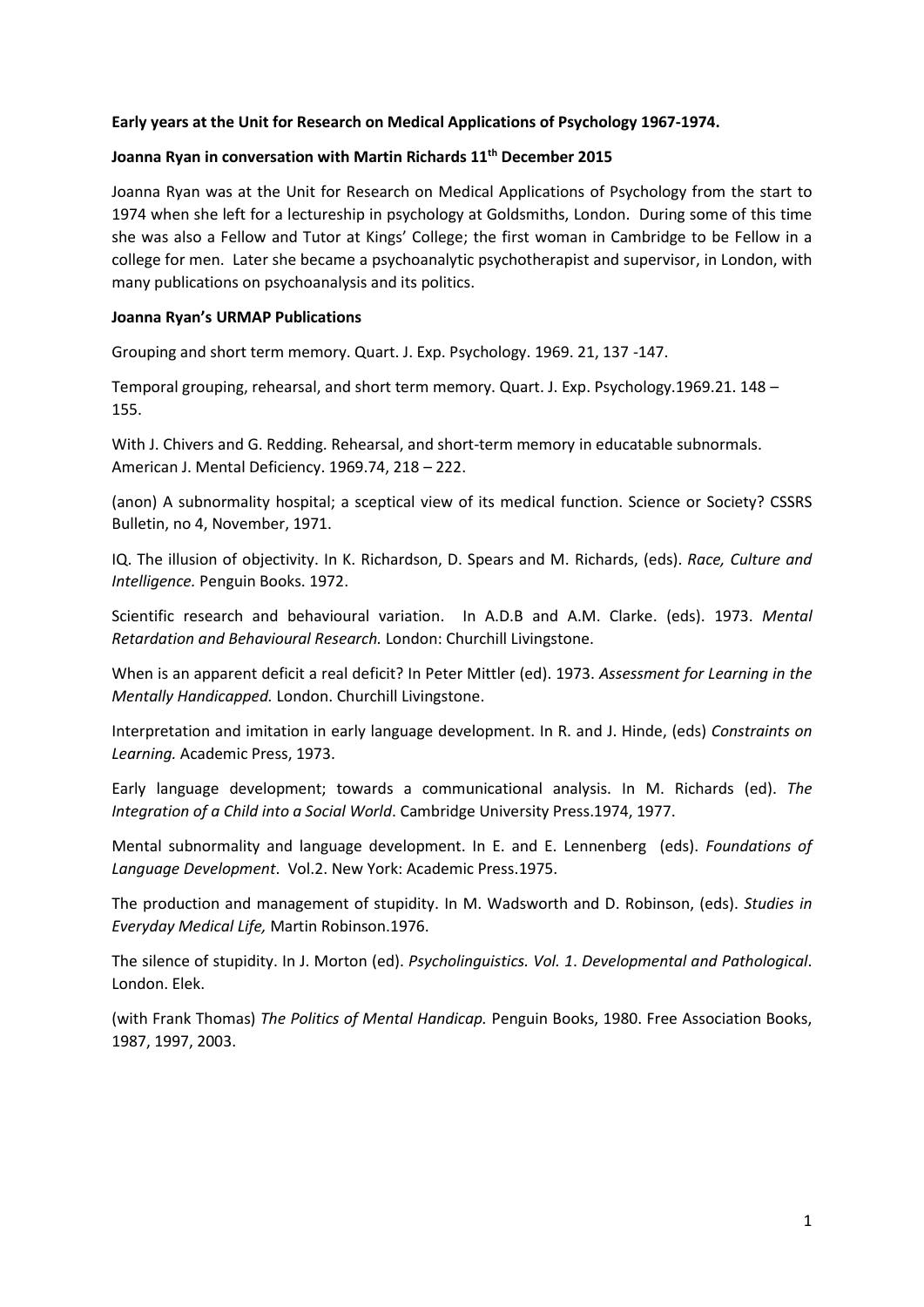MARTIN: We are going to talk about the early beginnings of the Centre for Family Research in Cambridge University. So Jo, perhaps we could begin by talking about what you were doing and how you came to join what was then called the Unit for Research on Medical Applications of Psychology.

JOANNA: I had done my first degree in philosophy and psychology and then I did my PhD on shortterm memory in the main Cambridge Department of Experimental Psychology, supervised by Alan Watson. But all the time whilst I was studying this, very empirical and scientific or pseudo-scientific form of psychology, I was always interested in what at that time would have said to be the more human aspects of psychology. And I was particularly interested in mental handicap because my youngest brother had what you would now call a learning disability, but it was mental handicap then. He was born with brain damage and had quite a severe mental handicap of an autistic kind. He was born when I was 17 and it made an enormous impact on me, and I remember when I was an undergraduate creeping into the library and trying to see if there were any books on what was actually called mental deficiency. And somehow feeling that I wanted to find out stuff, but this was sort of an illicit interest. Because that kind of thing was so much not part of the syllabus. And I originally wanted to do a PhD on learning disability or something more clinical. And they told me I couldn't because it wasn't scientific enough. So I slogged through three years of a PhD on shortterm memory. All the time knowing I wanted to do something that was quite different and becoming increasingly critical of the paradigms that were required and on offer. And I must have spoken to [Oliver] Zangwill [Professor of Experimental Psychology] about my interests in this and he suggested after the end of my PhD, when I would have had to leave the department anyhow, that I apply to this fellowship or studentship, as kind of a post-doc thing, which I had never heard of. And it was called a Pinsent Darwin Studentship. And I think Pinsent might have been a 19th century psychiatrist and it was clearly funded by some Cambridge family. And because Zangwill had, which I certainly knew about, all this interest in neurology, and what was then called, unfortunately, abnormal psychology. He was quite supportive of my interest in this and steered me towards applying for this studentship. Of course, he may have even been on the board that gave it to me, I really don't know but I wouldn't be surprised if he was. And, that just coincided when he was supporting you to be in Station Road [Unit for Research on Medical Applications of Psychology]. And so he said I should go there and work there. So I had this studentship for two years, during the early two years of your grant. And I think I used that time to read quite a lot of the literature and try to think about it, but I really didn't have at that point a formulated research project. I think in my head I was full of sort of confusion, or feeling very split between the ultra-scientific methods I had been trained in and my interest in something that was so different. And I remember in the first instance and I don't know whether it was Zangwill who suggested it, I went to the local mental handicap hospital, the Ida Darwin, just to observe. And I was so affected by that, it was so awful. I mean the condition of the kids, and the adults as well, I mean I had never come across that level of extreme disability but I did stick around there for quite a long time. And I remember a weirdness, if I had spent the morning in the Ida Darwin with these non-verbal people, kind of they were all laid out on the floor and then I go into King's College for lunch with these super sophisticated people and I just couldn't put it all together somehow. But anyhow that affected me deeply. But it also made me decide that I couldn't really do research there, because the hospital environment was so dominating that any idea of trying to do research on mental abilities, it would have been very questionable. You couldn't have really formed a coherent group, I think I sort of realised that after a year or two of being there. But it did affect me deeply. And it made me think much more politically about the whole field, not just in terms of psychology. Like why were their conditions so bad,…, not just what caused people to have such drastic devastating deficits, but also how were they treated and how did the nurses treat them and all that. And that eventually inspired me to write my book later on after I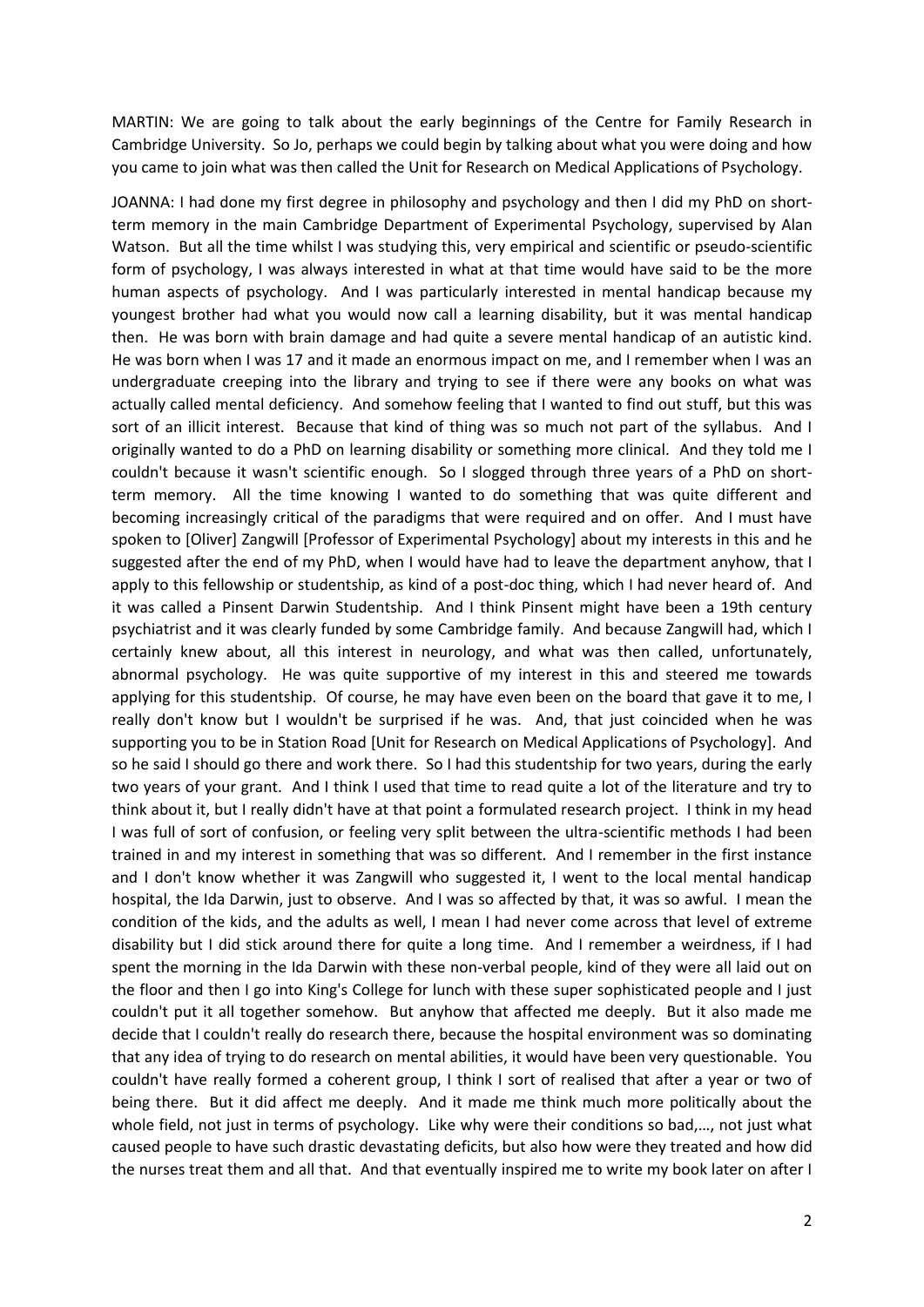left Cambridge, on the politics of mental handicap. But the actual research I did I decided that I couldn't do it in the hospital and I would have to do it with children that were less handicapped, which is why I went and made contact with a lot of ESN [educationally sub normal] schools in the whole area. And that formed the basis of, my research for the application to Nuffield I think.

MARTIN: Yes, so basically what you are saying is that in the Ida Darwin the kind of institution was so overwhelmingly dominant that what you are looking at is institutionalisation, not anything to do with the cognitive abilities or the social abilities of these people.

JOANNA: Absolutely, and at that time I had read some of the psychological literature on mental handicap and it made me realise that quite a lot of the research actually had been carried out on subjects in hospitals. They never really said where they got their subjects, a lot of it was really, for exactly the reasons you are saying, not really very valid. But at the same time none of the experimental psychology stuff on mental handicap addressed the social conditions at all. All the biographies of these children and whatever, or the kind of care they were getting. But all this was going on at the same time as was a huge ferment around me, in terms of the student movement, the critique of authoritarian education. The beginnings of the critiques of experimental psychology. Which I lapped up, absolutely. And, at the same time I also decided that my research was going to be on language development and I am not quite sure why I got into that rather than other cognitive abilities or whatever. But it proved very fertile. But that introduced me to wider issues, not just staying within the confines of even developmental psychology. But having to consider things you know from philosophy and linguistics and some social psychology indeed. So I think at that time I was pulling in ideas from all over really. And it was a very fertile period, intellectually for me. And politically; I think I moved hugely during that time.

MARTIN: So during that time we both moved into the Station Road building [URMAP]. So you had an office there and were in that sense part of the group, such as it was. And there, and I think, fairly soon after moving there, there was the second grant proposal that went into Nuffield which provided I think it was 4 years support for various bits of work by different people, including the work that you and I were doing, which was ongoing, in what I guess we should call the [URMAP] group [in 5 Salisbury Villas] in Station Road.

JOANNA: Yes, I think I got three years of that and maybe that is because it overlapped with this Pinsent-Darwin thing, I can't remember. I am pretty sure I only got three years. And you and I were a couple for some of that time, but Zangwill never referred to that.

MARTIN: He never referred to much about anyone's social life I think.

JOANNA: No, but anyhow, we worked there, I suppose. I remember that you had a long office. There was a fairly long office where you and Judy [Bernal, later Dunn] were. And at first, I was in a tiny one that was opposite you. It was a little square room, because I remember, because I used to do supervisions with psychology students. They used to come and see me there. And I would be teaching in that little room. And then when the Nuffield grant started, I also had money for an assistant, who was Jenny Corrigall. And I moved into that much bigger room.

# [Note added later by MPMR

There are copies in the archive of our annual reports to the Nuffield Foundation which describe work carried out under their grant, 1972 – 1975. This includes an account of you using a language teaching programme at the Ida Darwin, a method of teaching syntax in a structured fashion as devised by Dr G. Fenn. And video filming there of staff and patients. Later there is an account of a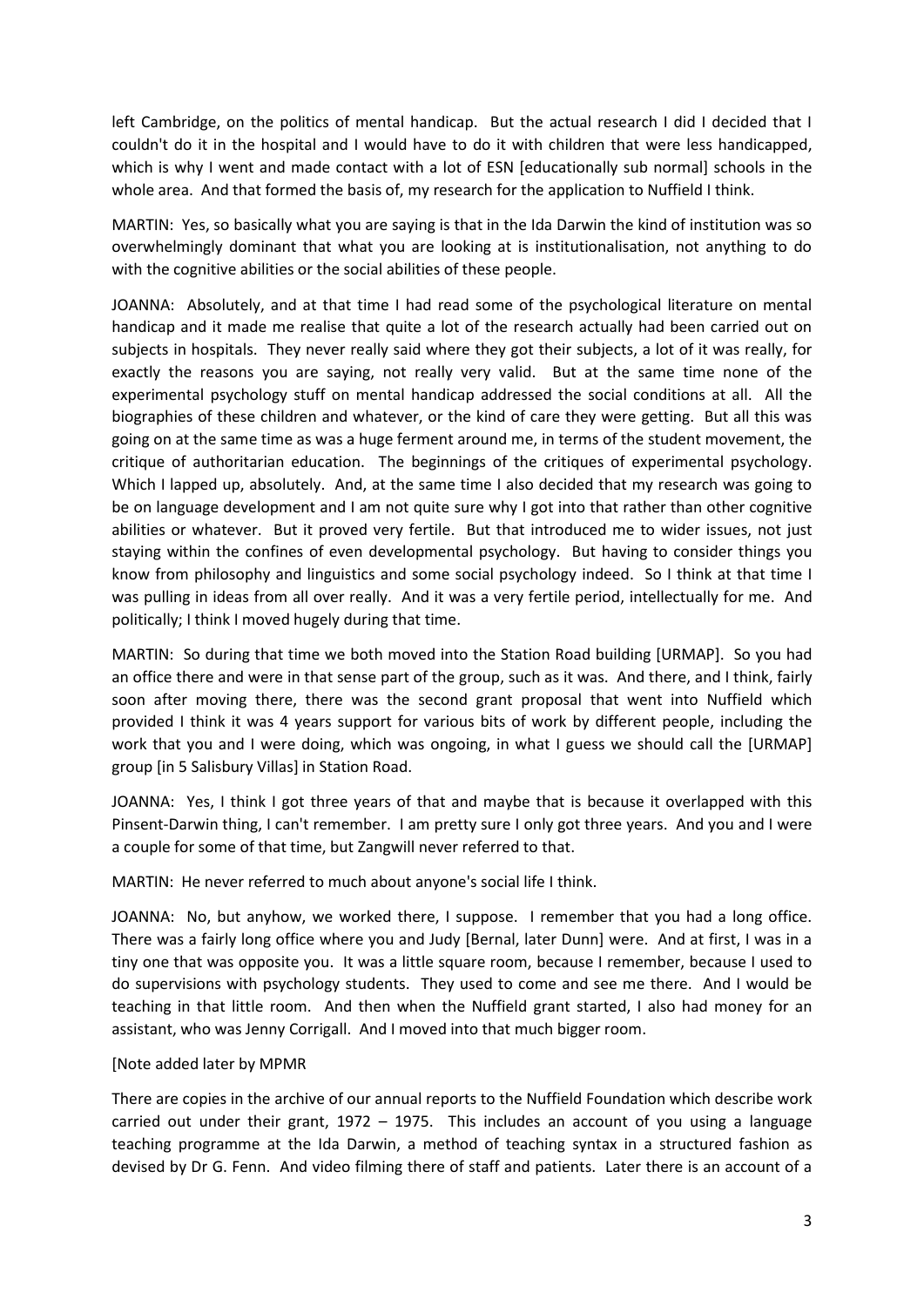study carried out at the homes of 8 families with 'mongol (Down's syndrome) babies'. This work was written up by Jenny (Jane) Corrigall as her PhD thesis. Her degree was awarded in 1978*. An observational study of the interaction between Down's syndrome babies and their mothers.* The assistance of Paul Polani of Guys Hospital in setting up the study is acknowledged. He would have been the consultant who saw the families and diagnosed the children].

MARTIN: Yes, and, by that time there were some others of course who had joined the group, including some PhD students.

JOANNA: Yes, there was Jenny and Elena and I supervised her.

MARTIN: You were her PhD supervisor.

[Elena Lieven. PhD 1980. *Language development in young children; children's speech and speech to children*. Elena did much else after her thesis study before she got round to writing her PhD thesis]

JOANNA: She did some brilliant work and I got very involved in it. And that is part of what I think is actually my most innovative work. I wrote about it, in that chapter, in your *Child and Social World* book.

MARTIN: *The Integration of a Child in a Social World*.

JOANNA: I mean even that title then seemed quite radical; for psychologists to be thinking about the social world.

MARTIN: Well, I went back and read some of it recently, including the introduction. And one of the interesting things now in that introduction is the way that we rejected the notion of socialisation and we were interested in acquisition and integration, rather than this notion that children were made social in some way by the world that they lived in. And how multidisciplinary the book is.

JOANNA: One of the things that has most stuck with me is that in developing, I mean Elena did this conversation analysis which basically had a critique of Chomsky's theory, without taking it on board. Because Chomsky's theory is so structuralist in a sense, and this idea of innate grammatical structures which pre-exist children's language learning, which then are kind of activated. And we had already begun a critique of that and were much more in favour of looking, probably influenced by your and Judy's work, at the actual interaction between mothers and babies, in terms of very early language development. I mean pre-words and beginning of words forming. So that we were very focused on the interaction and I remember it was like a lightbulb going on. I found, somehow, my way to Habermas and I think that was through feminism and critiques of the family. And he had this notion of intersubjectivity and this is what I introduced. And that has run, and run, and run. But that was so far outside the intellectual framework of experimental psychology, which I was trying to extricate myself from. And that was all seeming very exciting really. I think Elena and I sparked off each other a lot.

MARTIN: Can you say a bit more about the group as a whole at Station Road and how we functioned as a group?

JOANNA: Did we? Did we have group meetings? I don't remember group meetings; lots of individuals conversations.

MARTIN: Well we did, at some stage, we began a weekly seminar.

JOANNA: Oh, did we? Who came to speak?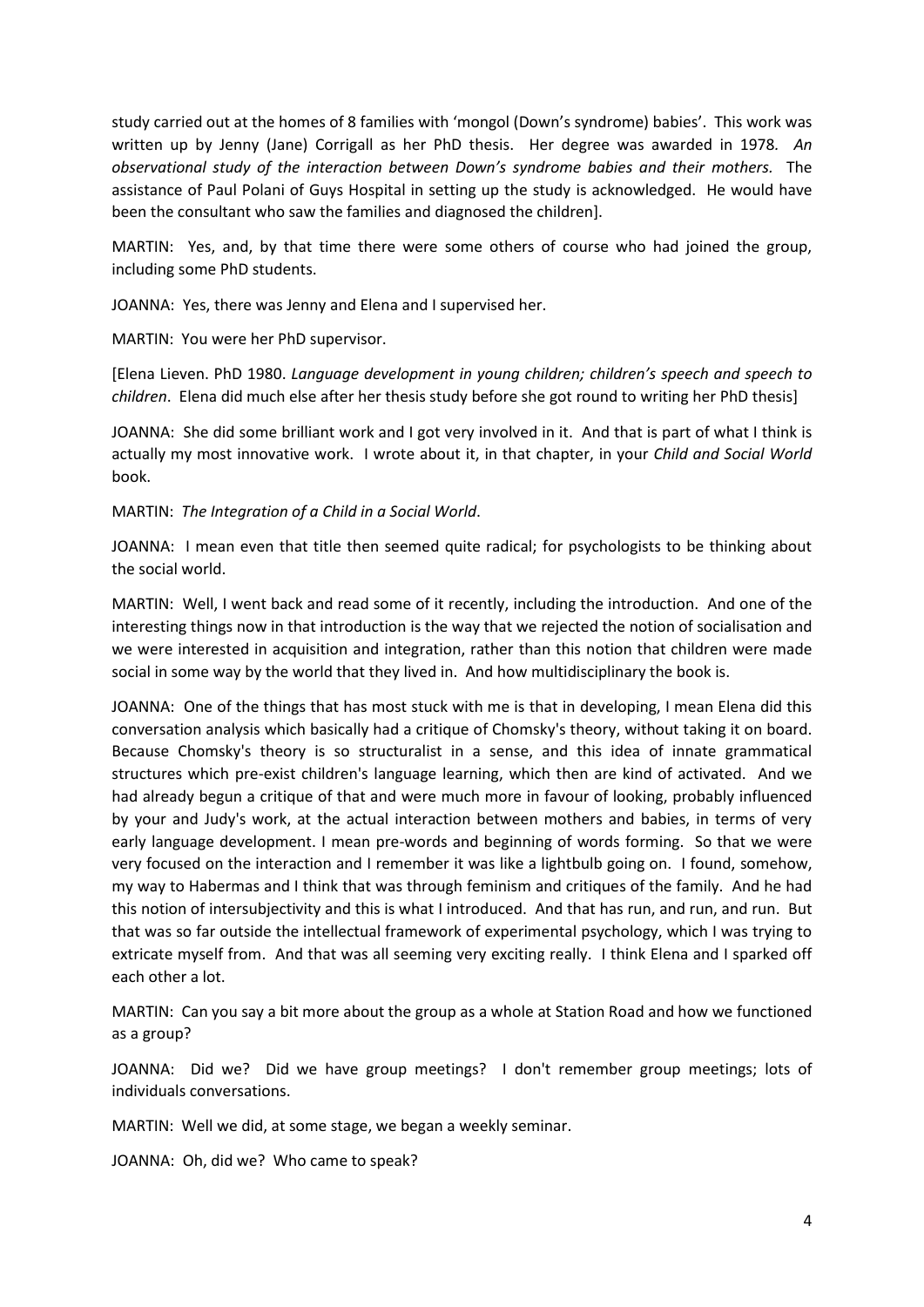MARTIN: Well, uh, I can't tell you them all off the top of my head. I remember there were for example, some of the people we both had known from our times in the States, including people associated with the Centre for Cognitive Studies [Harvard University], some of them visited Cambridge and they would come by and do a seminar. And we and other members of the group often spoke.

JOANNA: I remember Jerry Bruner coming.

MARTIN: Yes, he would be one of those Americans. Then of course not so long after that he actually moved to Oxford from Harvard.

JOANNA: It would be very interesting to see who did come, I actually can't remember that at all.

MARTIN: That is something that I think I can put together from our archive.

[In the archive we only have our annual reports to Nuffield for this period. These simply say we had many visitors and we made and received visits from other UK Psychology departments where there was work in developmental psychology underway. We were also very active in participating in study groups and workshops including some at the Ciba Foundation and those organised by Ronnie MacKeith and Martin Bax for the Spastic Society Developmental Medicine and Child Neurology group. As may be seen from both our bibliographies, many of our papers from this period were published in the collected volumes coming from workshops and study groups].

JOANNA: When we had those sort of meetings, was there a big room beyond your room?

MARTIN: Yes, and there was a big room downstairs, rather gloomy. With a big table.

JOANNA: I don't remember that at all.

MARTIN: I remember also using it for other things, like, when we were producing our agitprop mag called 'Science or Society', which, a group of us, including people from elsewhere in Cambridge beyond URMAP. Bob Young and others, associated with the British Society for Social Responsibility for Science [BSSRS /CSSRS] worked on. We produced this, it was a Cambridge focused publication, which had critical things to say about many of our colleagues in Cambridge and much more beside. But we used to put that together; we edited it and sometimes wrote things collectively, typed it up and duplicated it and stapled that together in that big basement room. Which I think other people also used a bit for meetings too. The other thing I remember in the summer was being out the garden. There was an old pear tree and we used to sit under that for our seminars.

[There is an incomplete set of *Science or Society?* / CSSRS Bulletin in the archive, this includes. *Science or Society?* No. 4 .Special issue. Medicine and Society. November 1971. This has an anon article 'A subnormality hospital. A sceptical view of its medical function' which I assume was written by Joanna. Another issue contained, 'The social irresponsibility of experimental psychology' which described some of the work of the Cambridge department which I wrote, I think].

JOANNA: Yes, the garden in the back. It was all very wild and uncultivated. Yes, I remember that. I did look at the BSSR website a few years ago, just out of some interest. And they don't mention the Cambridge group at all, which seems a great shame. But I think we were in contention with the London Group.

[BSSRS was started with a Meeting at the Royal Society in April 1969. The independent Cambridge Society, CSSRS, grew out of a discussion I was involved in during a 'teach in' at a University student protest sit in in October 1969].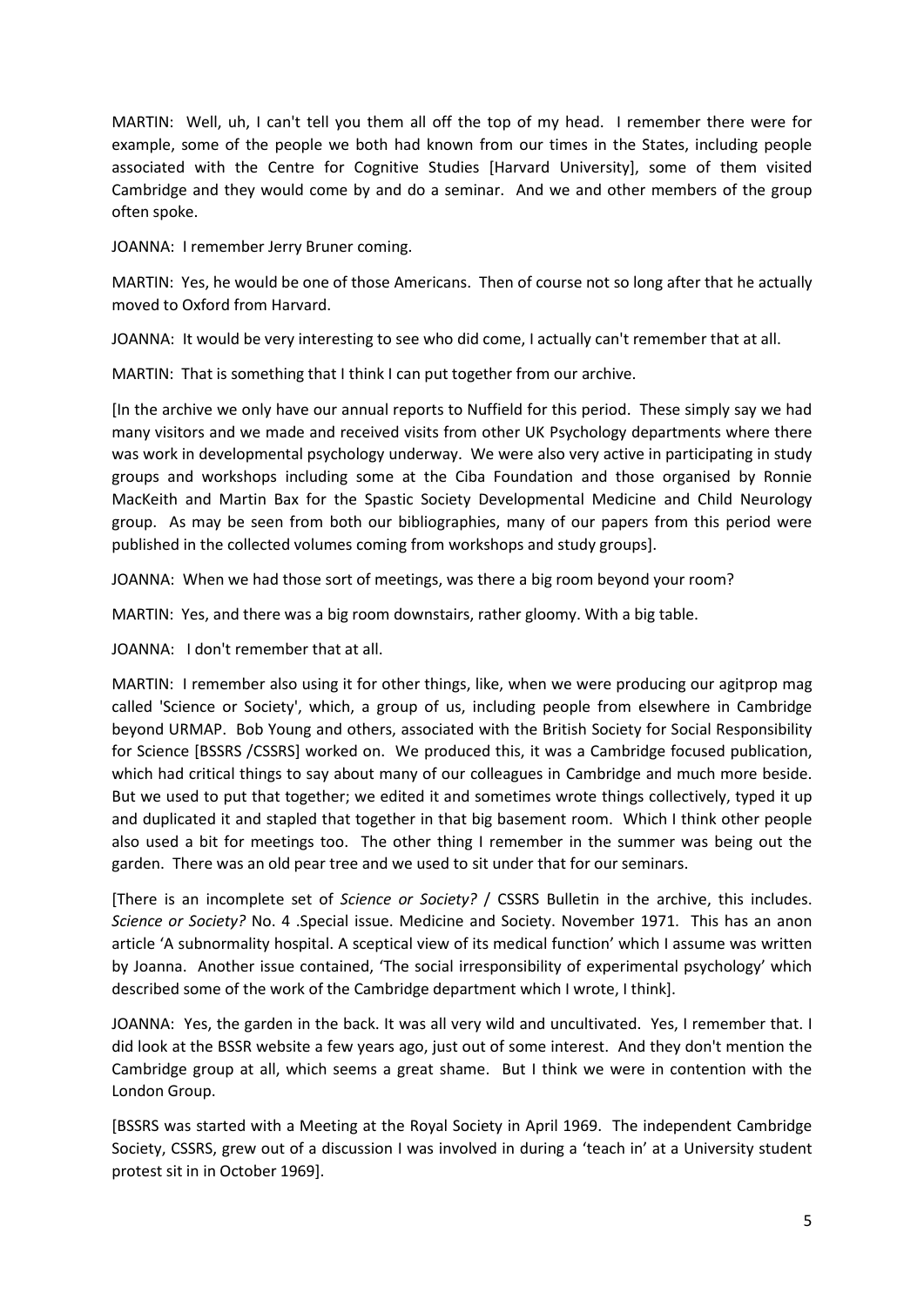MARTIN: I think there were some issues about that.

JOANNA: I think there were a bit, um...

MARTIN: Yes, I think there were a bit of an ideological difference, but I think the Cambridge group functioned very autonomously, and I think we probably were more radical than the group in London. I do remember they had an office in Poland Street and I remember we used to go down there for meetings and things at times.

JOANNA: And out of that did come the *Race, Culture and Intelligence* book, campaigning around IQ and stuff.

MARTIN: Yes, that of course followed the publication by [Arthur] Jensen of his infamous paper in the Harvard Educational Review. [How much can we boost IQ and scholastic achievement. .Vol, 39,Winter, 1969].

JOANNA: And that was '69 his paper, wasn't it?

MARTIN: It was, and then we organised a debate in Cambridge. [There was a CSSRS Study Group involving Judy Bernal, Susan and Ken Kaye, Elena Lieven, Caroline Hall, Joanna Ryan and Martin Richards, all URMAP members].

 $[18<sup>th</sup>]$ uly 1970. A special issue of the CSSRS Bulletin was published to mark the event which took place at the Cambridge Union. It includes summaries of the presentations by Arthur Jensen, Liam Hudson, Jerry Hirsch (Ubana USA) G.A.N. Smith, Stephen Rose and Martin Richards]

JOANNA: And there were demonstrations, even...

MARTIN: There were demonstrations, and I think we ended up on TV more than once talking about it all. I remember doing a head to head with Jensen among other things. Old Ludo [Ludovic Kennedy] was in the chair and when the camera was off him he would reach under the desk and take a swig from a bottle of claret. But that all became a great sort of rallying point around those issues of race, IQ and compensatory education.

JOANNA: And that also led me to do some work on IQ and obviously because I was interested and I was doing all the handicap stuff; but the actual conceptual basis, I remember doing quite a lot of what I now see as deconstructive work, but we didn't have that concept then. [Her chapter in the *Race, Culture and Intelligence* book, IQ – The Illusion of Objectivity. ]

MARTIN: And we produced a Penguin …

JOANNA: *Race, Culture and Intelligence*.

MARTIN: I remember doing it really well. But, yes, going back to the Unit, I guess it was still the case when we first arrived. There were some other people 'Dr Geddes's group' that were using some of the URMAP accommodation who were all part, technically, of the experimental psychology department, who were housed there, as a sort of overflow. I'm not quite sure how that functioned, but I think one by one they disappeared fairly early on [Other parts of the premises were occupied by others who were not part of URMAP. These included the radio carbon dating lab and a group of psychologists from the Education department headed by David Bruce. Sometimes some of that latter group came to some of our seminars, as did others from elsewhere in Cambridge.]

JOANNA: I can't remember anyone in particular, but I do remember feeling that we were kind of a radical outpost and that we attracted a lot of the dissident students. I remember a lot of the more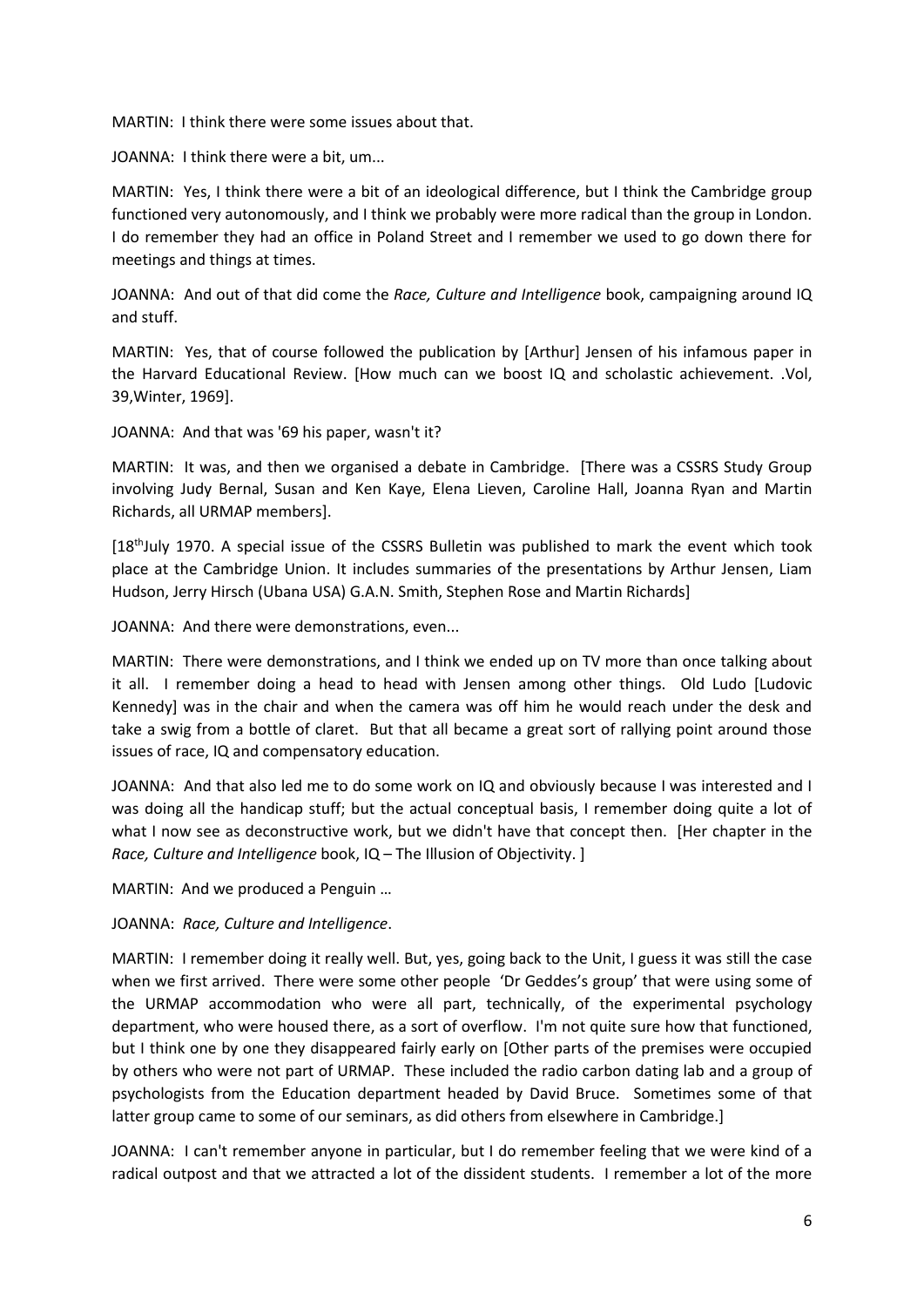radical students coming for supervisions with me, and that we somehow saw ourselves not just apart from the experimental psychology, but in opposition to it.

MARTIN: Yes, I remember the name that was used by some of the students: we were the 'unit for anti-psychology'.

JOANNA: Oh, right, yes.

MARTIN: Recently I found amongst my offprints a typed paper entitled 'the social irresponsibility of experimental psychologists'. Yes, I wonder, looking back, what Oliver Zangwill thought of all that. He must have been aware that we were doing, taking a rather specific line on experimental psychology.

JOANNA: Yeah, but he was such a split person that it was very hard to know. I mean everything you said earlier to me about how important he was for the beginning of it absolutely fits. But like I was saying, I don't have any memories of him being very interested in what we actually did then. He was very avuncular in a way. He certainly was to me; because you know he really rode two horses, or however you want to put it, as Professor of Experimental Psychology and then his extensive neurological interests. Which really, I think, he was much more interested in than experimental psychology.

MARTIN: It is curious, looking back on it, that he was obviously very active, in promoting us, making sure we got jobs etc. And, he was a co-grant holder on that second much bigger Nuffield grant that we had. Which of course included some of those that he would have regarded as his people who were...

#### JOANNA: Who did it include?

MARTIN: There was someone called Ian Clifton Everett, who was doing work on dyslexia and reading. I think he was a researcher assistant of Zangwill's, but I am not quite sure how the money worked. [He was supervised by Zangwill. PhD.1975.Reading and perceptual organisation. A study of perceptual mechanisms together with eye-movements and EEGs in backward readers]. He was in the Unit at Station Road. And Graham Richardson was his PhD student. [PhD 1980. Spatial thought and verbal ability in children retarded in reading]. There is an archive conversation with Graham Richardson and Joanna Hawthorne, 2016]. But looking back, I have been quite surprised about how significant and important Zangwill was, both in ensuring that we had support and jobs and so on. But as you point out, having apparently rather little direct interest in what we were actually doing.

JOANNA: And also I mean he was so crafty, obviously. He was such a mysterious person. But, he would never overtly criticise experimental psychology. You know, he, in fact he wasn't critical of anything very much in that sense. He would never stick his neck out. But at the same time he obviously was quite a skilled operator in getting all these things together.

MARTIN: Yes. As you said, he was very split between things. He obviously had a concern for our lives as well as our careers. But you know, you would never guess it on the surface at all. But from the point of view of the Unit, it seems that after the end of that second Nuffield grant, I suppose two things had happened by then: I had the University lectureship in what became SPS, social and political sciences. And you were a Fellow and tutor in Kings [College]. And we had independent grant money, no longer the grant that he had been a co-grant holder of. It seemed to me that after that links with experimental psychology got more distant. [Paul Light was appointed University demonstrator in experimental psychology in 1972 and he was succeeded in that post when he left Cambridge in 1974 by Elena Lieven. Who, I think continued in that post until she left Cambridge in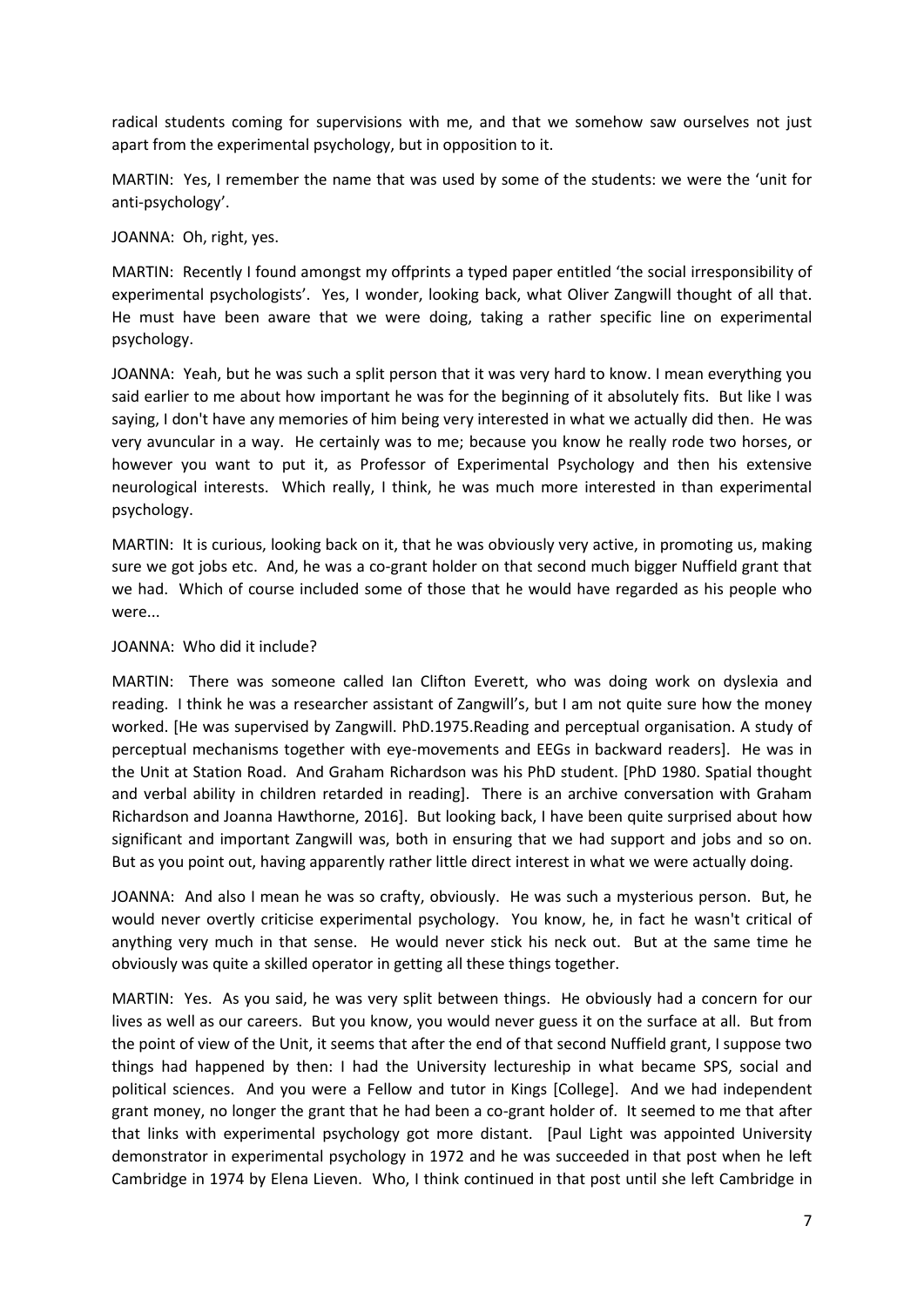1979. I too taught on the developmental psychology course and I have memories of bringing in borrowed babies to my lectures so I could demonstrate the abilities of newborns. I used to ask the class for a show of hand for who had ever held a baby less than a month old and seldom got more than a couple. I am not sure how long I continued with that teaching once I had begun teaching in SPS. I am not sure that there had been any teaching in developmental psychology in the Experimental Psychology department until we arrived in URMAP].

JOANNA: Oh, absolutely. I did lecture on the main experimental psychology course during the period of the grant, and I hated doing that as well. But I also supervised a lot. But once the grant ended, I was actually stranded as well, because I thought I had a fourth year at King's. I don't know what went on behind the scenes, but Oliver somehow landed me in that position. Oh, the grant, what had happened? Anyhow, it was all very difficult. But by that time I had moved to London, in my last year. I don't think I still had the grant. I think I was just at King's somehow. I also got involved in the beginning of the women's paper. That was going on as well.

MARTIN: The women's paper in SPS. [This paper was run by a collective of women. It was probably the first women's studies course at any UK university. Other URMAP women including Elena Lieven and Barbara Antonis were also involved].

JOANNA: Yes, that was very formative. And that would have started in the period of the main grant.

MARTIN: And I of course was also teaching developmental and social psychology by then in SPS. [I was appointed to a university lectureship in social psychology in 1970 for SPS and began teaching etc from its inception].

JOANNA: Yes, and I was the most senior person at that point in the whole group of women who got the women's paper together. So I was quite central to it. And I continued teaching to that extent. In a way, it was extraordinary that it ever got going; it was one of the first women's studies papers or courses in the whole country. And it was very, very interdisciplinary. [Later, the Cambridge Women's Studies Group published a book of interdisciplinary essays, *Women in Society*. Virago Press, 1981]. I certainly think my work at Station Road had made me appreciate how that was what you have to be if you want to be someone who has got a more social angle on psychological things. Without being social psychology, which we were also very critical of, because social psychology sounds as though it should be, but isn't. I think there were quite a lot of critiques of social psychology around, interestingly. As it then was, anyhow. It's probably different now. [eg. Nigel Armistead (ed.) 1974. *Reconstructing Social Psychology*. To which MPMR contributed a chapter together with colleagues John Shotter, Rom Harre, George Gross, Joan Busfield].

MARTIN: The point about interdisciplinarity seems important. Again, if you look at the *Integration of the Child* book, that of course had sociologists, it has a clinician, oh, and an anthropologist too. So that was quite explicitly interdisciplinary. Which I suppose has remained a feature of work in the Centre, ever since really.

# JOANNA: Yes.

MARTIN: It is interesting in the early days how far we, I know, we were critical of experimental psychology. And, of course, I didn't have a psychology background at all, unlike you. But quite how far we were explicitly interdisciplinary at that time in our work, I'm not sure.

JOANNA: It's a very interesting question because we certainly didn't use that word or that concept, really. I don't think I knew it even. And probably I would have put things more in terms of politics, That was certainly the influence of the radical psychology of the time. That you had to take account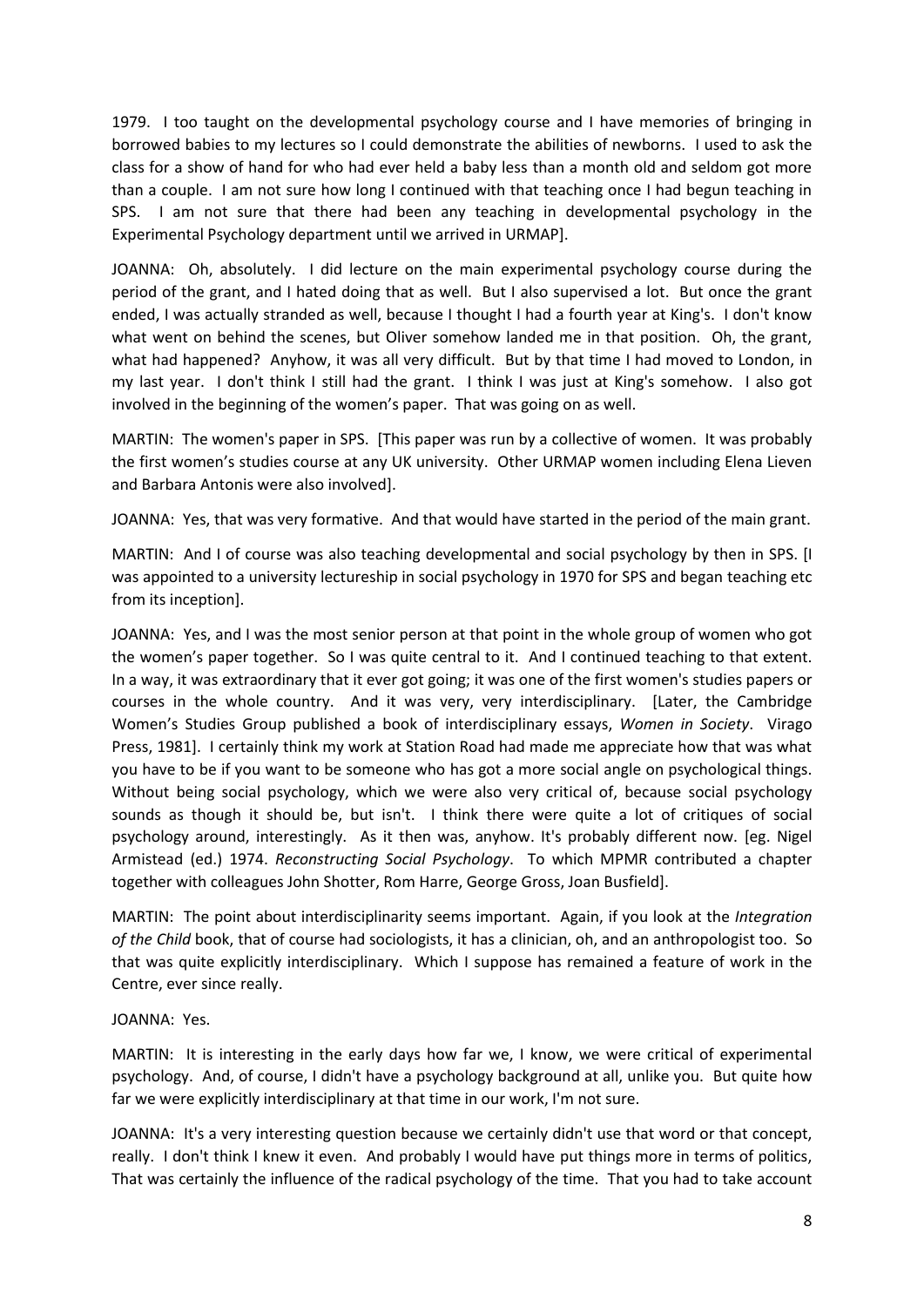of it. You couldn't isolate pure psychology away from structures of power and conditions of people's lives. And I mean that eventually led me in the politics of mental handicap, to look to historicise really, the kind of psychology that was done on t mental handicapped people, through the ages. From the 19th century onwards. To put it into a historical and political framework and obviously a social one to look at, to critique the normative standards that had been held up. And so all of that was a product of the kinds of conversations, in lots of different places really, that we were having in the Unit and around the Unit. I do think I was very influenced by the students or at least a few radical students.

MARTIN: Well they of course were very important in the early days of SPS too, but I think that looking at my position at SPS, I think was very curious. I found this note in the archive the other day, a note from Oliver Zangwill. He'd had I think a preliminary discussion with Nuffield about what became the second much larger grant. And one of the issues that they'd brought up, was that they'd questioned what your position and mine were in the University. Because they normally they only offered support to people who had established university positions, and, so, what were our positions. And Oliver in that note to me had said, oh, I could assure them that you are likely to get a lectureship in experimental psychology in the next 2 or 3 years and he thought that you would get a college position. Well, as we now know, he was probably fixing that in the background.

JOANNA: But you know what, I don't know if it was retrospectively or then, but I think I felt quite put down by him, that somehow you were going to get the university lectureship and I was going to get the college one.

MARTIN: Well with good reason to, yes.

JOANNA: I mean, there was also kind of sexism in his avuncular nature, and I mean the King's College thing, do you remember we went to dinner with Geoffrey Lloyd who was a senior tutor, in Kings then? And basically that was see if I was alright be appointed to be the first woman fellow. That was all that happened. But...

MARTIN: Well, it was to check out our table manners basically?

JOANNA: Yes, or your conversation. And presumably you don't know whether that invitation from him to me was because of Zangwill, but presumably it was.

MARTIN: Well, I think it's also from that perspective not surprising that perhaps that I was a cogrant holder of that second Nuffield, and you were not. [It is unclear from the serving papers whether or not Joanna was a co PI. The actual grant application does not survive in the archive. You were simply one of those listed whose work was going to be supported by the grant. However, there are various papers which were clearly part of the application and they include CVs for Zangwill, Joanna and myself].

JOANNA: Yes, I mean I suppose, chronologically I was younger than you.

MARTIN: But yeah, and don't forget, you made history because you were the first female fellow at King's. And all the hoo-hah about that.

JOANNA: As Quentin Skinner said at the time, 'you will be a footnote in history'…. as written by him!

MARTIN: I suspect there is that footnote already somewhere in King's.

JOANNA: But that was the kind of atmosphere and actually it was a nightmare being at King's as far as I am concerned.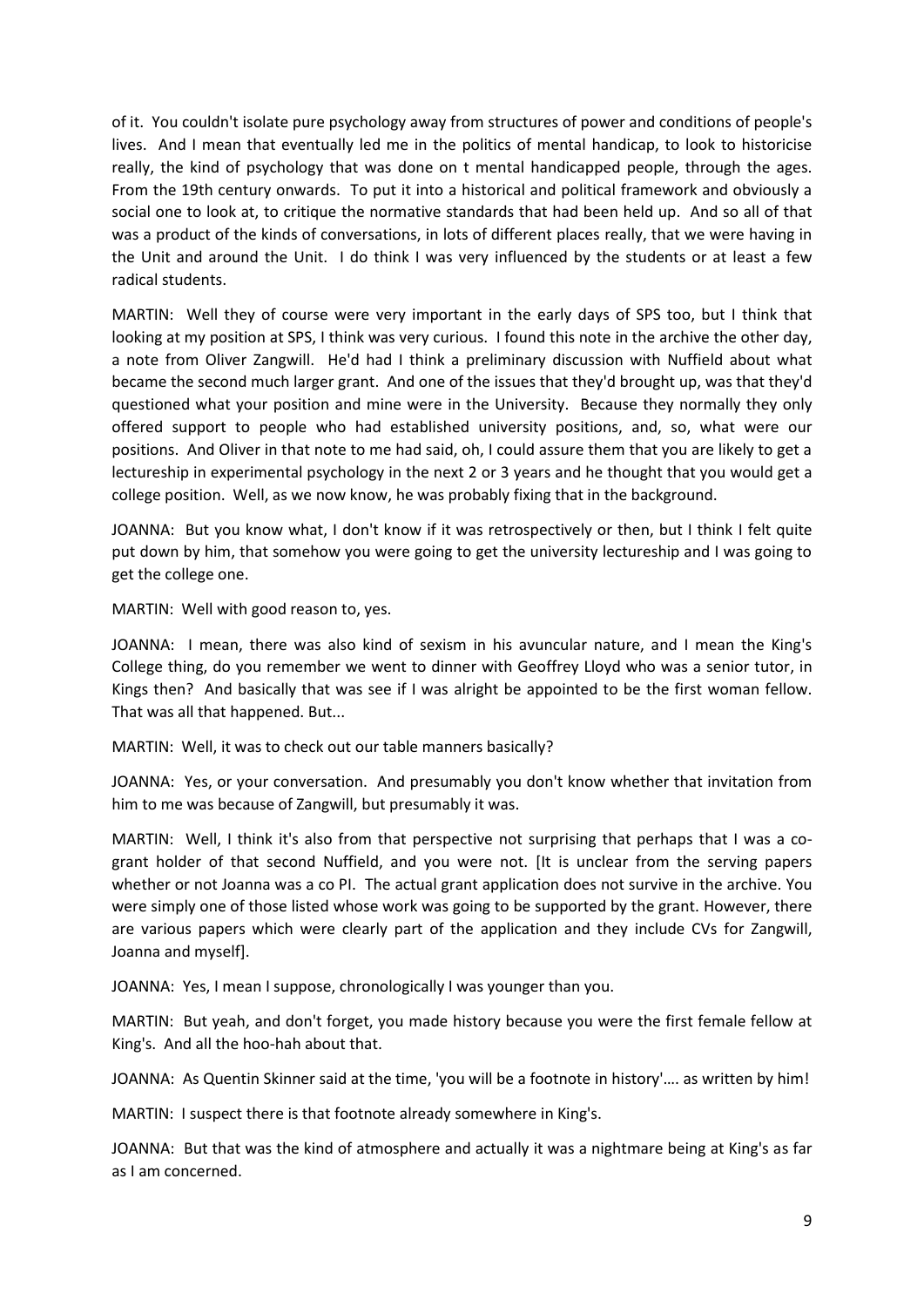MARTIN: But just to briefly return to the interdisciplinary point. I think it was certainly for me an issue when, the University finally decided to set up what became SPS after many discussions and debates. And they created three jobs. One was a lectureship in social psychology. And, it never occurred to me to apply for it because whatever I was, I certainly wasn't a social psychologist. I remember that Oliver calling me into his office and saying, look, you have to apply for this. This is your job. Don't you know?

JOANNA: God, it is awful, isn't it.

MARTIN: I can remember being interviewed by all these people. Well, extraordinarily, they gave me the job. Then at that time there was a curriculum which included I think two papers in social psychology.

JOANNA: About which you knew nothing.

MARTIN: About which I knew nothing. And I immediately re-wrote the curriculum and one of them became developmental psychology. In fact I think they both did initially, developmental and social I think we called it. [Later Colin Fraser a 'proper' social psychologist was appointed and he taught social psychology. The psychology papers attracted most students of any SPS papers so creating an especially large teaching and examining load so it was relatively easy to make the case that the next appointment in SPS should be a social psychology lecturer]. And so it is partly an issue of... but they were certainly psychology. But of course the whole style of teaching in the early years of SPS was very multi or interdisciplinary, and we had those papers, like the women's paper, which were explicitly either cross disciplinary or non-disciplinary. At various times I constructed and taught others like it, including, Race, Alternative Societies, Social Aspects of Medicine, the Family.

JOANNA: Maybe we used the word 'cross-disciplinary' a bit.

MARTIN: Perhaps we did.

[On the back cover blurb for the Integration of a Child into a Social World we find, 'Throughout development there is an essential tension between the biological and the social. The infant and the social world are in constant interaction. Thus any serious study of child development is interdisciplinary, moving outward from psychology towards both biology sociology, and it is this interdisciplinary approach that unites the contributors to this volume'].

JOANNA: But I really wonder how he got things done, how it happened that they gave you the job and what role he played and who else he nobbled. Not to say it wasn't a good idea.

MARTIN: Well, what is extraordinary, you would never guess when meeting him, but he clearly wielded a certain amount of political power in the University. Which is really quite surprising; there is some people in the University, you can just see the way they behave on committees etc, where they get their power from. But him, you can't see him as winning the arguments in those contexts. But somehow he just fixed things, always behind the scene.

JOANNA: Yeah, but I think what happened with me is that he somehow got an understanding at King's. They had given me a year extra, because it was three years then, and of course it was never written down. Because when I went and saw Edmond Leech [Provost of Kings] at the end of the third year for the extra year, he said, well he implied that it was Zangwill's doing somehow. really, I was being traded around almost.

MARTIN: It is also interesting to me now, going back to some of the work in that period, something that I came across as a PhD student working in animal behaviour / ethology at Madingley. There was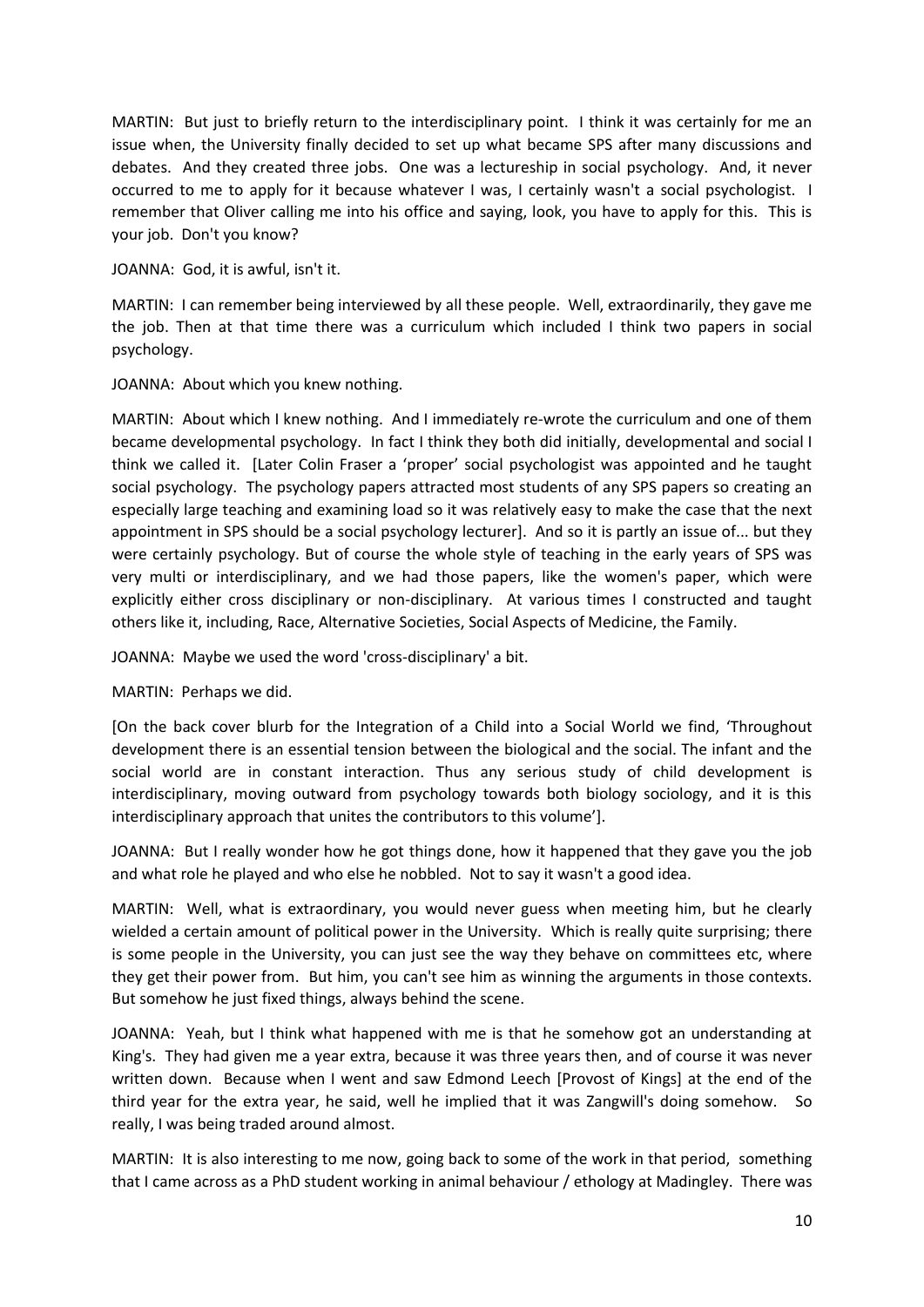seminar series that was known as the Thorpe and Zangwill group. Which met on a regular basis. It was a kind of evening discussion group, we met after hall, in Jesus I think. It brought together people from experimental psychology and Chaucer road [MRC Applied Psychology Unit] and ethologists from Madingley [Sub department of Animal Behaviour].

JOANNA: And what kind of things would they be discussing.

MARTIN: Well they produced a book around this period that I was a research student, or maybe soon afterwards, which is called *Current problems in animal behaviour. A survey* (edited by W.H.. Thorps and O. L Zangwill. Cambridge University Press 1961), and it's a collection of chapters on a whole series of issues you know from sort of hard line ethology, through to things you could identify as experimental psychology, or even almost neurology. Indeed, learning issues in immediate memory even, or at least learning theory.

JOANNA: So it wasn't just animal behaviour.

MARTIN: No. And there were even people like Donald Broadbent who came to those meetings. So Zangwill obviously had this idea of bringing people / things together, crossing disciplinary boundaries. I guess that was really important to me, that, I originally as post doc I went to him because I had money from Nuffield to do the Mother – infant observational study but I needed somewhere to base it and went to him and he said 'you know, we've got this space at Station Road'.

JOANNA: Yeah, that is interesting about the Thorpe/ Zangwill group because the whole issue of how those ethological methods applied to humans became such a big one then, wasn't it. And obviously you were very much a part of pioneering that. But presumably that must have been bubbling up from somewhere. Yeah, Zangwill was an unusual academic. It would be interesting to look at his publications before he got into neurology, to see what he did. Because he was very influenced by Luria, the Russian psychologist. He had, and the Russians then did a different sort of psychology which was a much more pedagogical in many ways, but also much more linked to what was then known about the brain and neuropsychology. And I can't remember what it was about Luria, it must have been some theory of language. But anyhow, Zangwill was always going on about him when he was teaching. So he himself had a very wide compass I think.

MARTIN: Yes, he had that clinical post as a psychologist at Queen's Square Institute of Neurology. And there is that too, and somewhere along the line his strong interest in psychoanalysis and Freud.

JOANNA: That's right. His father is in fact more famous than him. Israel Zangwill, he was a dramatist, and obviously Jewish.

MARTIN: Well, he was a Zionist too, wasn't he? A significant Zionist.

JOANNA: But I don't know where Oliver Zangwill grew up, presumably in this country. You know it is interesting, I don't know what his relationship to psychoanalysis was. That is really interesting. Do you think he was in analysis himself, Oliver Zangwill?

MARTIN: I think that would be a challenge....

JOANNA: Well, he knew Marie Singer, who was an analyst. And that was very unusual for a psychologist in Cambridge to be on good terms with a psychoanalyst.

[QV. In Memoriam. Marie Battle Singer. J. Child Psychotherapy, 1985, vol. 11. No.1. Born in Mississippi. Degree at Smith College. Did social work in Germany after the war. Later trained at the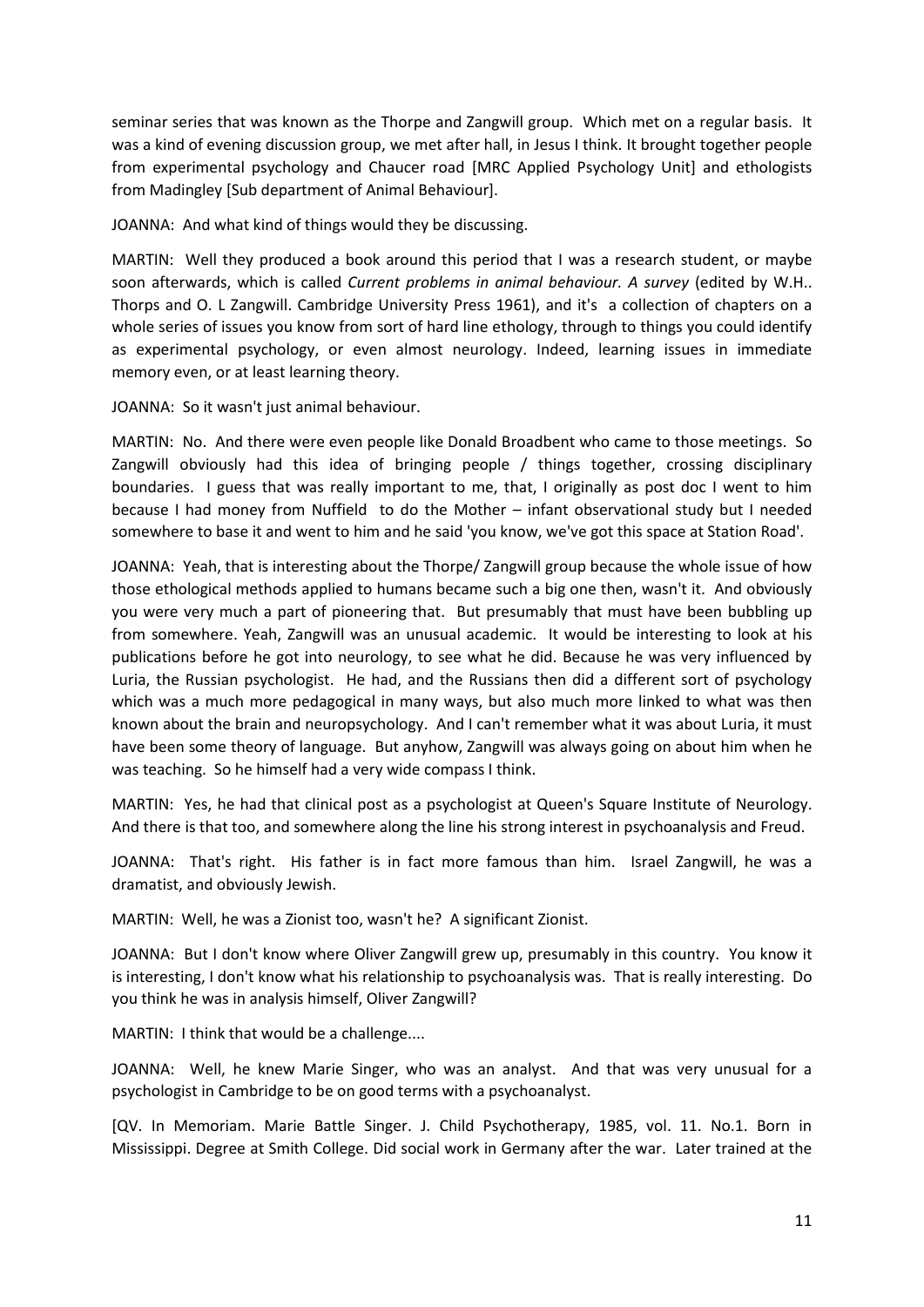Hampstead Child Therapy Clinic. Came to Cambridge in 1959 with her poet marine biologist husband, James Burns Singer. He died in 1964].

MARTIN: Indeed, I got to know her, through Oliver, I think.

JOANNA: How did we get to know her, probably...? But I mean, she had this drunken poet husband didn't she, or partner.

MARTIN: Well, I just realised that we'll know all the answers to these questions very soon.

JOANNA: Oh really.

MARTIN: Um, through the book that is soon to appear about Freud in Cambridge. By John Forrester.

JOANNA: Who has just died.

MARTIN: Yes, who has very sadly died recently.

JOANNA: Oh, ok, that's interesting.

MARTIN: It occurred to me just a few months ago that one of the things I ought to do is to talk to him about some of our origins, simply because he would know a lot more about that aspect of Oliver and the others.

JOANNA: He certain would have. I heard him give a very interesting paper.

MARTIN: I think that book is mostly about the pre-war period but, um...

JOANNA: Well, Oliver would have been around then. Because I, there is a good link, because I heard Forrester once give a talk about this guy called Tansley who was a biologist [Arthur George Tansley, 1871 – 1955. Pioneer of the science of ecology who introduced the concept of the ecosystem].

MARTIN: He was a plant ecologist, a friend of my father's.

JOANNA: But he more or less started the notion of ecology, but he went off to be analysed by Freud.

MARTIN: There is a very interesting paper to be written here. There is a whole history there. I mean there are very interesting connections. Those early ecologists had two other interests, many of them. One was Freud and psychoanalysis, the other was family planning. They were all...

JOANNA: Oh wow.

MARTIN: I don't think either of my parents had any interest in Freud. But my Mum was involved in the family planning clinic in Cambridge.

JOANNA: I suppose, one question is was Oliver Zangwill part of that.

MARTIN: I think the answer has to be yes.

JOANNA: Well we don't even know if he was in Cambridge then. Or maybe we do.

[Oliver Zangwill came up to Kings in 1932. Following a first in Natural Sciences he stayed on as a research student under Frederic Bartlett. He returned to Cambridge to the chair in experimental psychology in 1952. R.L. Gregory. 2001. Oliver Louis Zangwill. Biog. Mems. Fell.R.Soc.Lond. 47, 515 – 524].

MARTIN: I don't. I am ashamed to say that I know nothing about his pre-Cambridge career.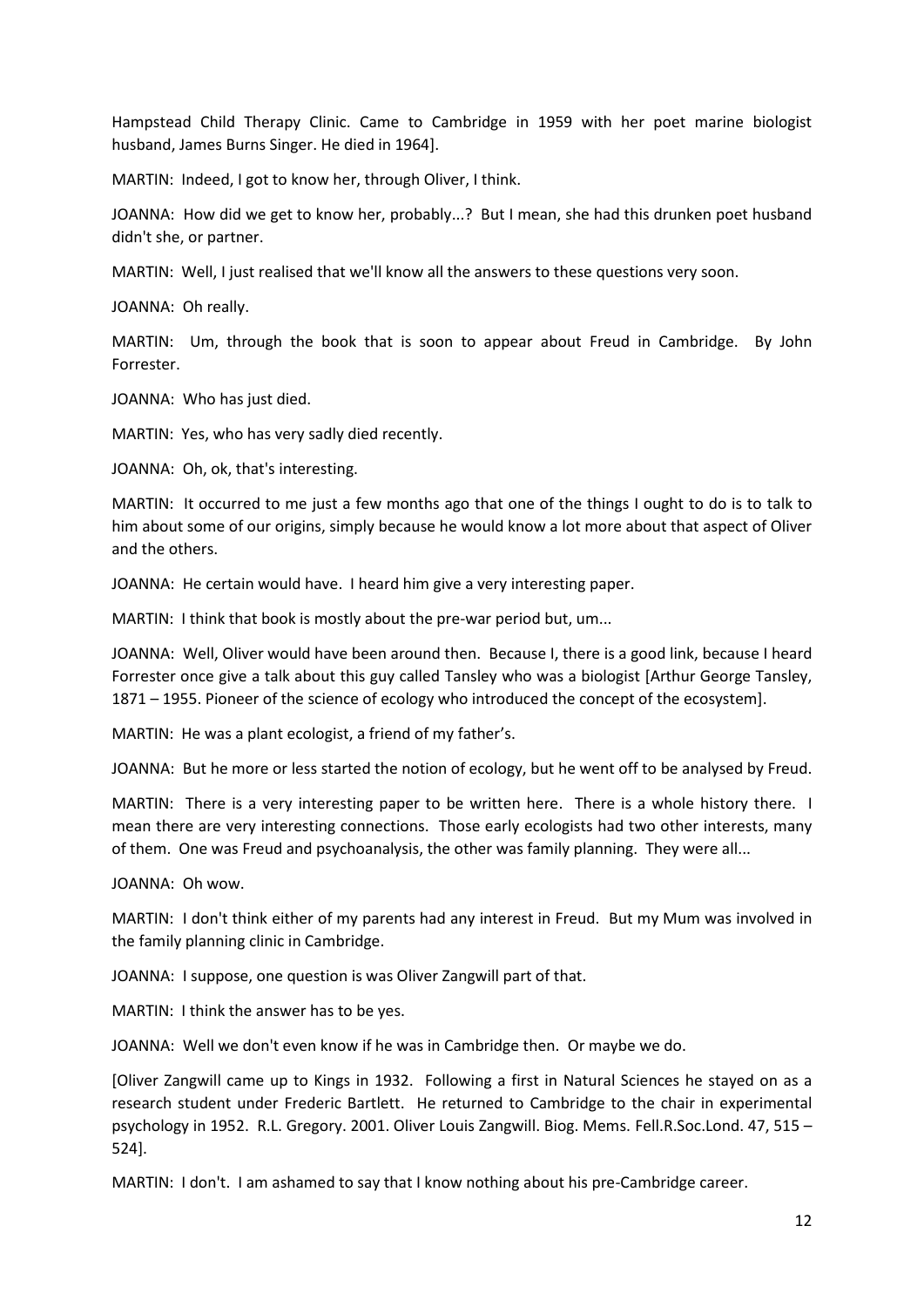JOANNA: Yeah, absolutely. Because, clearly, without him there wouldn't have been our Station Road unit, really. He also made the whole intellectual spirit of it and were very formative in bringing people in, especially you.

MARTIN: Yeah, he created the space.

JOANNA: Very facilitatively.

MARTIN: And, early on. I guess you and I had put together a proposal for Nuffield for that second big grant that supported that much wider range of studies and people. I mean what they saw or what was described in the proposal as a group of people interested in child development. If we had been trying to promote that to Nuffield without Oliver, I don't think we could have done it. And, he could go along and tell them that it is fine to support these two people because they are going to get university positions in brackets 'I will fix it'. And I guess probably even Nuffield would have accepted that from him.

JOANNA: But though he was essential in that way, he absolutely wasn't in any sense interfering with what we were doing, and I mean it was a wonderful free space and I mean we were very much part of the times. We were both contributing to that and supported by it I think.

MARTIN: Well it got us essentially to a position that when the lease of the house in Station Road was ended by Jesus College, we suddenly had to find somewhere to work, and by then I had the post in SPS, but they didn't have any available accommodation. I remember being very surprised at getting a letter from the Secretary General, saying, we are worried about where you are going. And, that led to the offer of space in the Old Cavendish. We got first pick of that and that is how we ended up where we are now.

JOANNA: And what year did we move in there, because I was gone by then?

MARTIN:  $18<sup>th</sup>$  of July 1977.

JOANNA: So you must have been in Station Road quite a long time after I left.

MARTIN: Yes.

JOANNA: Because quite a lot of people came. I was there for the first year of Gill Pinkerton and Cathy Urwin. [I think Cathy Urwin arrived in 1974. I supervised her PhD. 1979. Development of communication between blind infants and parents. I think Gill Pinkerton arrived a little earlier. But she never completed her PhD in Cambridge. She left Cambridge to gain practical experience of working with children and became a playgroup leader in London and did not return to Cambridge].

MARTIN: Maybe we should just say, you should just say something about your leaving.

JOANNA: Yeah, well.

MARTIN: I mean, you moved to London basically.

JOANNA: Well, I had the extra year and I was paid by King's and I was coming back to Cambridge to teach on the Women's paper, but I wasn't coming in to Station Road. My grant had ended. But I think I was still trying to write it all up.

MARTIN: Because you did publish some of that a bit later didn't you.

JOANNA: I think so. Well, I certainly went on writing about it.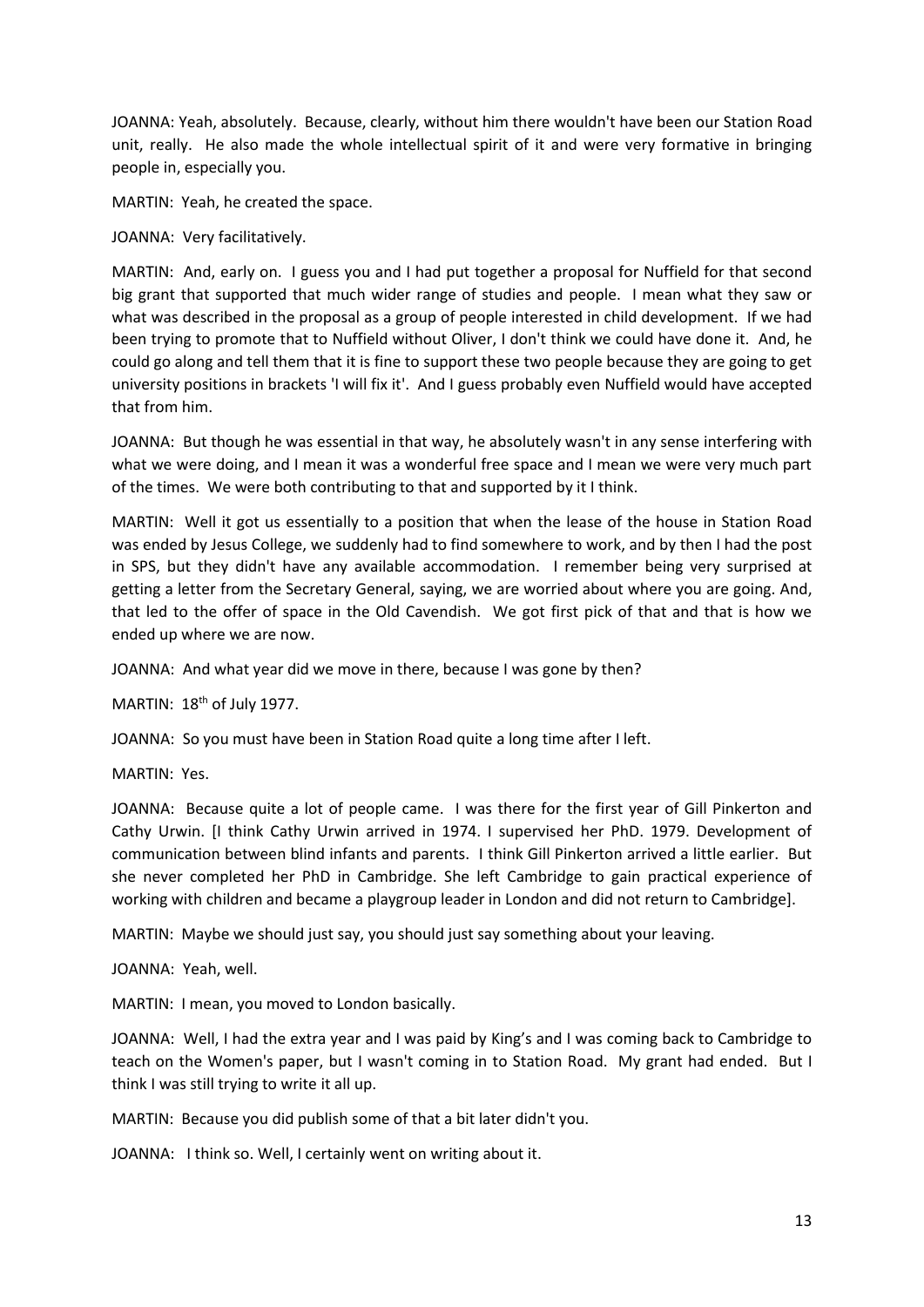MARTIN: Well, then you were working on your book by then.

JOANNA: Well, by then I decided I needed to. It was during that year when I was between, I don't think I had started that. I don't think I had the idea of the book. But during that year, when I had a room in King's and I moved to London with Sheila [Young], who had also been at Station Rd doing the beginning of a Ph.D on abortion, and we had moved to Kynaston Road, and I was going backwards and forwards. Teaching on the women's group. But I don't think I even came into Station Road then.

[Sheila Young, later reverted to Ernst. Had a SSRC studentship at the Unit from 1969. She interviewed unmarried mothers at the Bateman Street home for unmarried mothers where some spent their pregnancies. She later wrote a paper on the politics of abortion (Radical Science Journal, no2/3 1979.p.51). At the time she was part of the East London Big Flame Group. Later becoming radical/feminist therapist working at the London Women's Therapy Centre. QV her Obituary. The Guardian 24th March 2015].

MARTIN: But you were involved with therapy by then, weren't you?

JOANNA: I was, that's right. Yeah, that year, which was my second year of King's and the last year of the grant, I think. It was the big grant, or my last year of it anyhow. Or maybe it was my third year. I was going to London a lot to be in analysis with this not very good, helpful guy who Marie Singer had sent me to. So I was beetling up the A1 in my green minivan, for about two years I think I was, a lot. But I can't think how I ended my time at Station Road. Probably rather traumatically, or rather sort of unsatisfactorily.

MARTIN: Because you would have still been supervisor to Elena.

JOANNA: Elena, I would. And I think Jenny Corrigall was still working on the analysis of all the data.

MARTIN: So you must have been involved in one way or another with their work, still.

JOANNA: I must have been. I think I was rapidly moving to more politicised, feminist, and critical positions. And I think I found it very difficult to hold together being, even in the terms of the Nuffield grant, a fairly very straightforward researcher.

MARTIN: There is things like, I suppose you would have been formally, as far as the University is concerned, the supervisor of Elena. But as we know, Elena took 9 years to complete her PhD, which I think was an all-time record, even at Station Road. But of course she was very self-directed by then, so perhaps you ..

JOANNA: She was quite self-directed, it was quite a problem supervising her. We had a really good intellectual relationship, me and Elena. It was very good actually. Very productive.

MARTIN: And she did with others in the Unit too, of course. And there were other people then interested in language and language acquisition.

JOANNA: I mean, because at the same time, I haven't got the dates of when I was a teacher in my head, and how that intersects with the three years I was on the Nuffield grant. There was obviously quite a lot of degree of overlap. Um, but I think I found it very difficult to hold it all together. I mean, I definitely did. I mean, saying about the Ida Darwin and going to King's. But also, it was a very demanding job at King's because they'd… I was so stupid really. I was a tutor to students and that was fine. I like the pastoral bit. But they also made me tutor for accommodation. So I had to arrange every year where all the students, where everyone lived. It was a nightmare. So I don't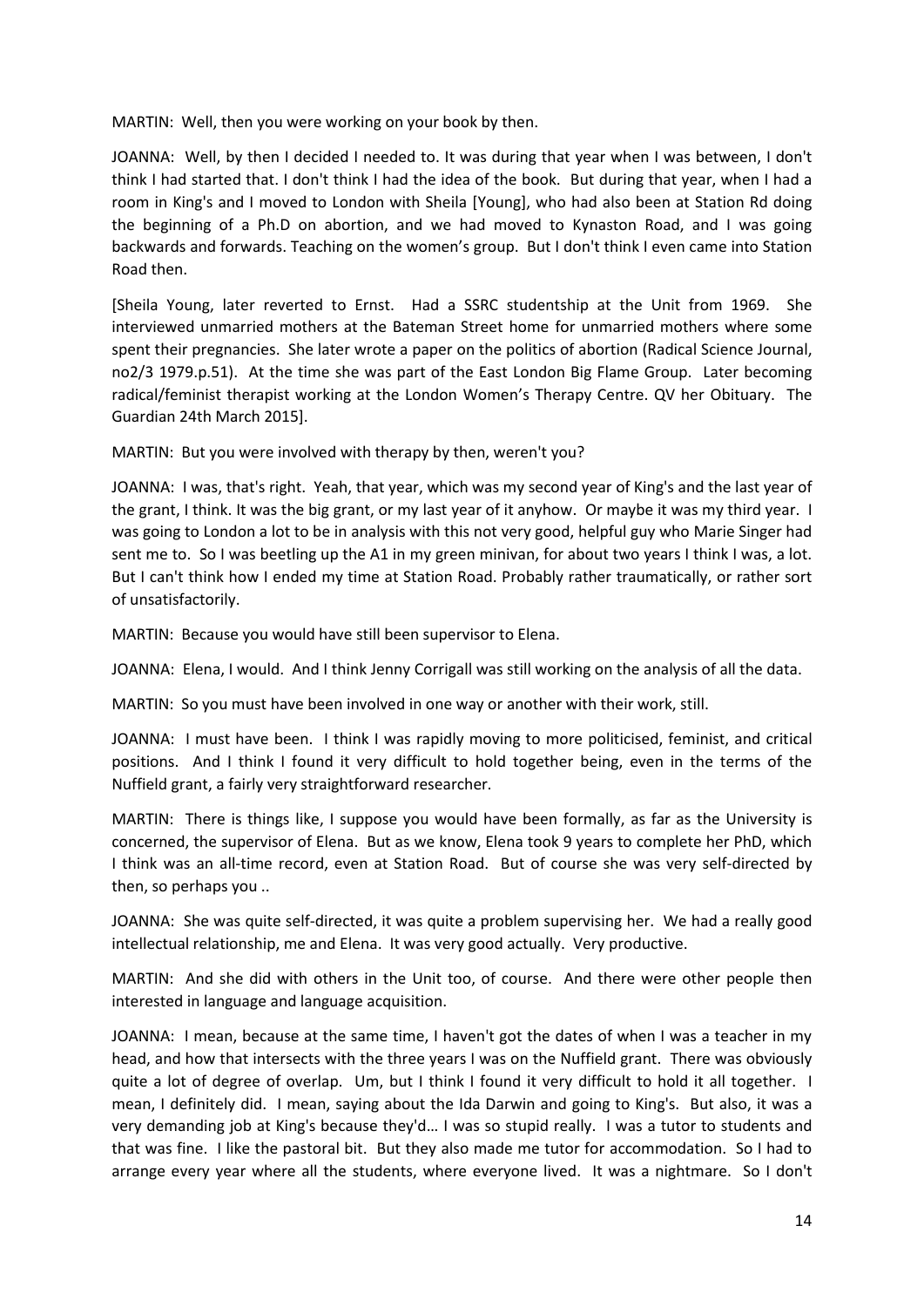know how much research I did. I do remember doing the research. I do remember going around to all these schools. I used to set off in the dark at 7 in the morning and drive to Hertfordshire or somewhere, you know, test these little kids. But I can't remember. There must have been a time when I stopped doing that. But I never satisfactorily wrote it up, which I really feel bad about now. And that might have been the last thing I did at Station Road or just after that.

MARTIN: Well, I certainly remember all the pressures on you at King's and I think that was actually very important for me because after I had been given the lectureship in SPS, I think largely thanks to the machinations of Peter Laslett, Trinity offered me a fellowship and I said no. Poor old Peter felt very hurt by that, after all his work. But I had no regrets about it because I had just seen what colleges did to people. I mean it was fine being a research fellow at Trinity, and the only demand was to write not more than 400 words every year to the college Council saying what I had done. But seeing the teaching loads and the endless committee stuff and admissions and all the rest that the colleges demanded of everyone really. I was much happier in the University basically.

JOANNA: Well, and there was all the ridiculous rituals. I mean I never went in to high table, but they were very offended that I didn't. I never went into the senior common room, I couldn't bear it.

MARTIN: Well, we are probably drawing to the end of this conversations. I don't know if there is any other area that we have missed out and that we might talk about.

JOANNA: I think the thing that I would really like to emphasis, and we have already said it is what a creative time it was, intellectually, at the Unit.

MARTIN: That wasn't just the Unit, it was the unit in the environment.

JOANNA: Yes, but it was a very creative Unit. At least from my point of view. And I feel very pleased to have been part of that. And it enabled me to move from being trapped in the experimental psychology to somewhere completely different and it enabled you to get into SPS. Rather, we all together, we created that. And I think we, I mean you particularly you, made links all over the place, internationally and everything as well during that time, didn't you.

MARTIN: That's true and I think it had been very helpful being in the States and during that period making links. And, well I guess that was true for you too. And I think the times we both spent at the Centre for Cognitive Studies [Harvard] led to a lot of not exactly cross disciplinary, but sort of cross different traditions. Well, it was cross disciplinary.

JOANNA: Well, it wasn't so much for me I don't think. I was just doing more short term memory stuff then.

MARTIN: There is just one thing that struck me looking again at subsequent careers of people in the Unit. A very large number of people ended up becoming therapists of one kind or another.

JOANNA: Who are you thinking of?

MARTIN: Cathy Urwin would be one example. Sheila Young. Graham Richardson.

JOANNA: Gill Pinkerton became… I met her somewhere, she didn't become therapist did she? She became a psychologist.

MARTIN: She was working in day nurseries, I think. And, she decided that she wanted to do more of that before continuing with her PhD and then she never came back. So she never completed her PhD, but there are to me interesting links. Someone made this comment the other day, it was in fact part of a discussion I had with someone after Sheila's [Young / Ernst] funeral. And it was about links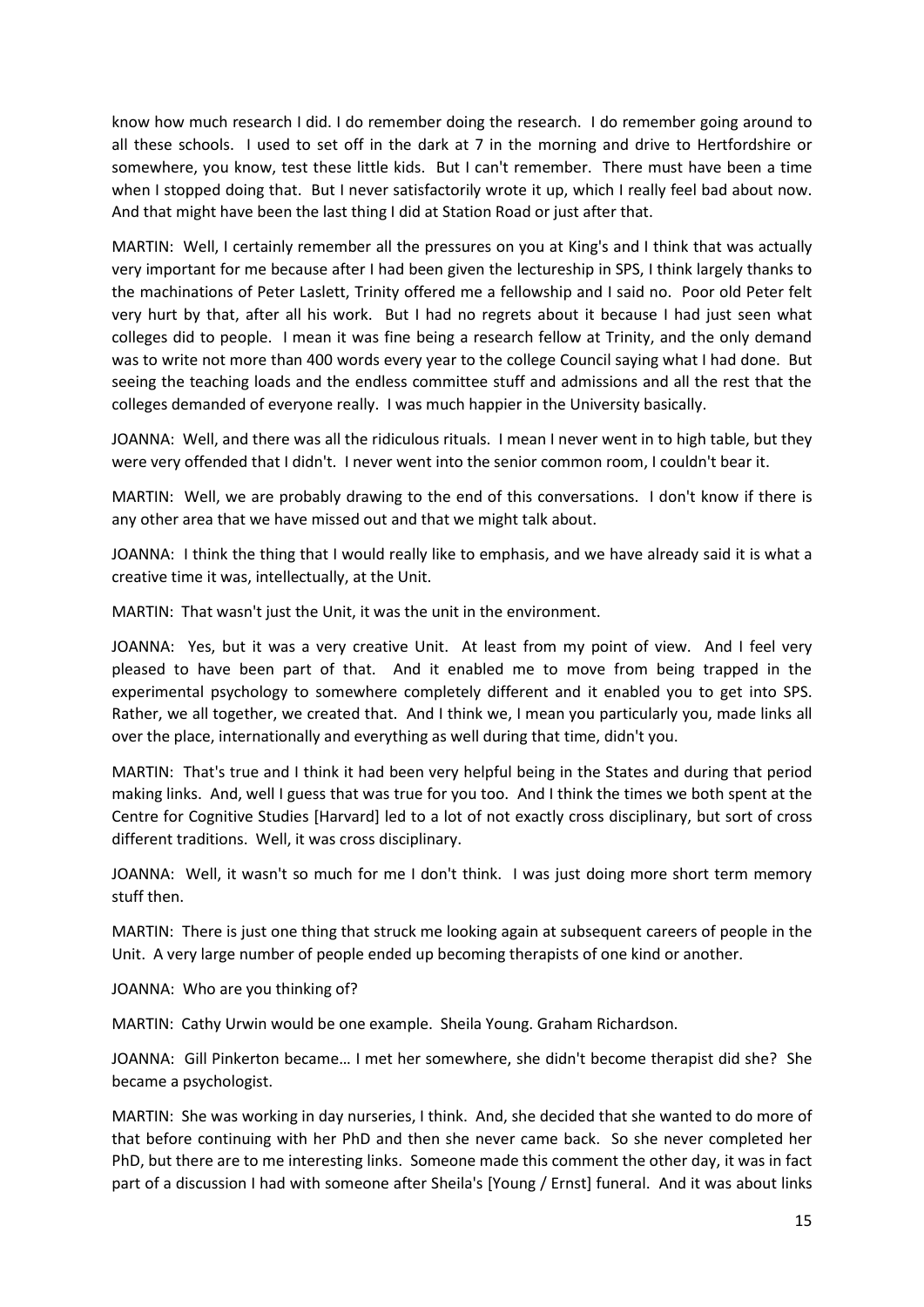with the Tavistock and so on, and the fact that, something I'd never thought about, and the use of our observational as a training technique...

JOANNA: Yeah, the baby observation stuff.

MARTIN: ... came straight from us.

JOANNA: Yes, it did.

MARTIN: I never realised that before, I think.

JOANNA: Well, if you read the baby observation stuff. It says quite clearly, it does reference you, certainly Robert Hinde and Bowlby of course was interested...

MARTIN: Well yes, but two slightly different things here. Because of ideas about attachment and so on, there is clearly a strong link between the sort of work Robert Hinde did. I mean he and Bowlby spent a lot of time talking about all of that and attachment theory and so on. But the, the slightly different issue of using observational techniques that is something that was in my original application. I was saying that the problem with work on maternal behaviour in people was that was all based on talking to mothers. I wanted to go out there and see what people actually do. A fairly naive position, but that was very strong, the idea that we could go and see. We would sit around and watch people with their children. We would sit around with hospitals, watching them give birth and whatever they did with their babies when they were born and so on.

JOANNA: Well that all goes on, and it, lots of courses now have compulsory observation studies. And it is a very British empiricism. It is really interesting, and Cathy certainly, she developed, she I linked up with her because she is part of a big Wendy Holloway research project on mothers and babies, and maternal identity in the East End. And Cathy ran the mother- baby observational part. And I was on a different part of that. I hadn't thought about the link with Cambridge, but that is absolutely right. I think there is probably a lot written about that. People But the other person we haven't mentioned at all is Judy, Judy [Bernal] Dunn.

MARTIN: Yes.

JOANNA: Because the Centre also enabled her to start a career.

MARTIN: Indeed, even before I put in that vey first grant proposal, when I was already doing what I called my 'pilot observations' in those days, I talked to her about those and she did some even at that time and it was always the plan that when I got the grant that she would come and work part time and that was her, her first employment after having had children. There had been this long gap. You know she began originally at Madingley, maternal behaviour of rats.

JOANNA: Oh, yes.

MARTIN: She had started a PhD, but she didn't finish.

JOANNA: God, there is a lot of unfinished PhD's around.

MARTIN: There were in those days I think.

JOANNA: And maybe that wasn't such a bad thing.

MARTIN: No, she came back as it to join me and was very much a part of the observational study. And then, at a certain point later, Robert Hinde wanted to start human stuff and offered a job to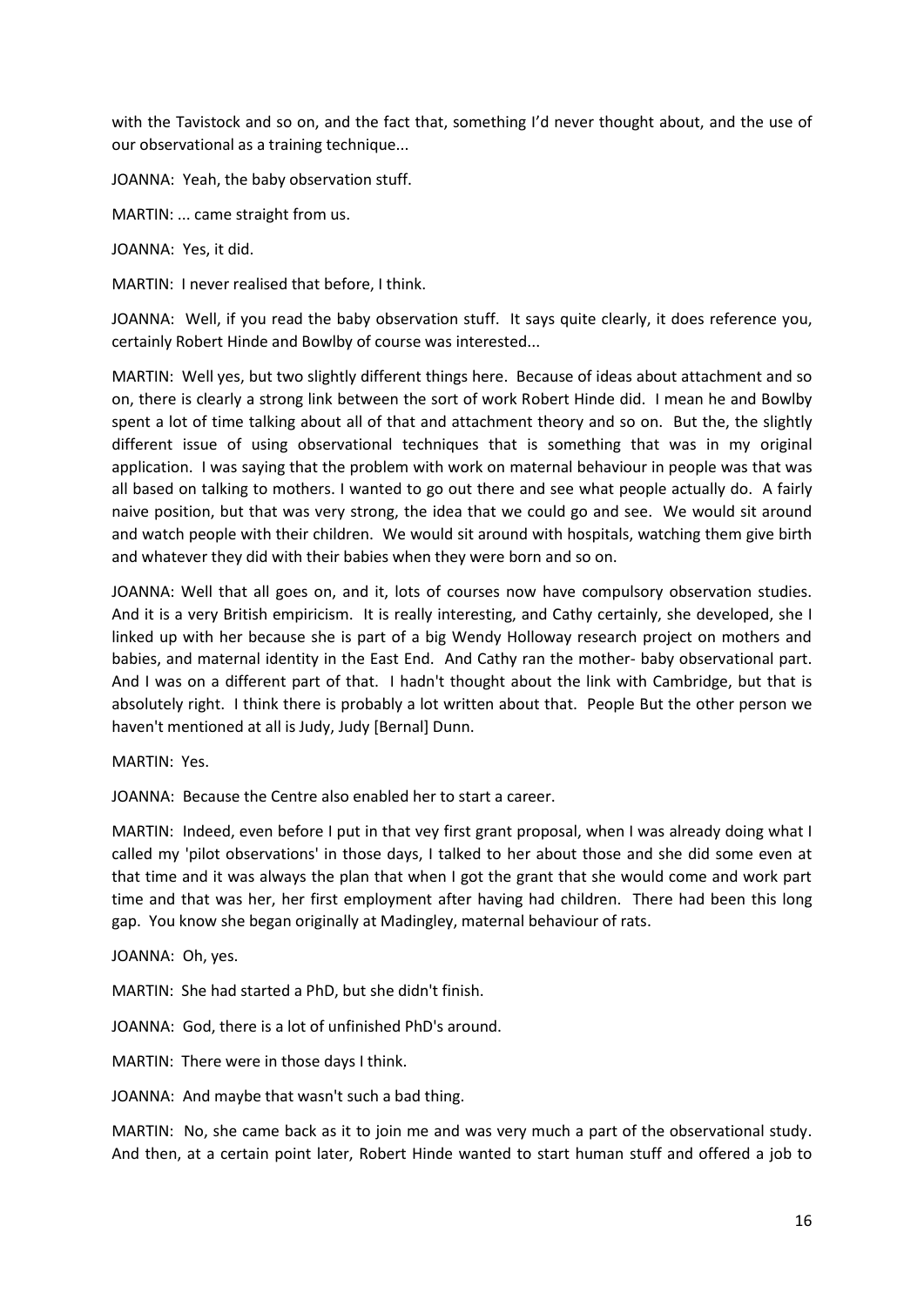Judy. She went back. He'd by then become an MRC Unit and had a job for her within that. And she returned to Madingley.

JOANNA: Right, so when did she leave. She was there for quite a long time.

MARTIN: It was 1974.

JOANNA: But my memory of her was that then she wasn't so much a part of the intellectual ferment. I mean, she was obviously a highly competent researcher.

MARTIN: That may be so. It is interesting. She is still involved in the Centre, she is a member of the management committee. She's been involved in that since the time that Susan Golombok took over.

JOANNA: The other thing, I think there is something else to say about Station Road, though, which is apart from Paul Light, it was pretty much female, wasn't it, which was pretty unusual then.

MARTIN: Yes, still true in the Centre. Not so many years ago, I was the sole male for a time. It is something people joke about and people have puzzled about, but I think it's to do with the nature of our work as much as any employment policy.

JOANNA: You are reproducing your family situation.

MARTIN: Well maybe.

JOANNA: I am not serious about that.

MARTIN: At one point I have actually thought that we should selectively try to increase the number of men in the Centre, but yes, it is a very odd position, because I was just in a position that I felt, I hoped would not happen. You know, here was one man, running a Centre that was 99% women.

JOANNA: You were definitely the boss of the Centre. But I don't think we ever talked about it in gender terms at the time.

MARTIN: No. Well, I mean that is just something that I suppose evolved over time. Because I was the one constant feature in the Unit which later became the Centre. I, and particularly after those early phases, I was the person who basically wrote the grant proposals and that was really what made the Centre work. You had to have a flow of money coming in and that was really what I did as you know. After we got formally constituted by the university. They created a post called director and I was appointed to it, in the 90s. I argued for that formal structure in the later years, because there was an issue of what would happen after I retired. And because my chair wasn't an established chair in the university, it was a personal chair. It was perfectly possible that at my retirement the University could just close it all down and not replace me and simple appoint a new lecturer in social psychology. And I wanted to make sure there was a post of director of the Centre. And that involved putting the Centre into the Statutes, and I spent most of the last decade more or less before I retired making sure all of that happened. It did, and you know, so it all worked very smoothly and I retired and they appointed Susan Golombok and it's continued ever since. You could say that in formal terms the Centre did not exist until the 90s. Before that there was only an irregular body which existed in the spaces between the institutions of the University with me as some kind of *de facto* manager or director*.*

JOANNA: Don't you feel hugely proud of what you have done.

MARTIN: I do, yes, but I'm still very curious to know exactly how it happened. If you'd have asked me in those early days I wonder what I would have said. I was interested in creating some space in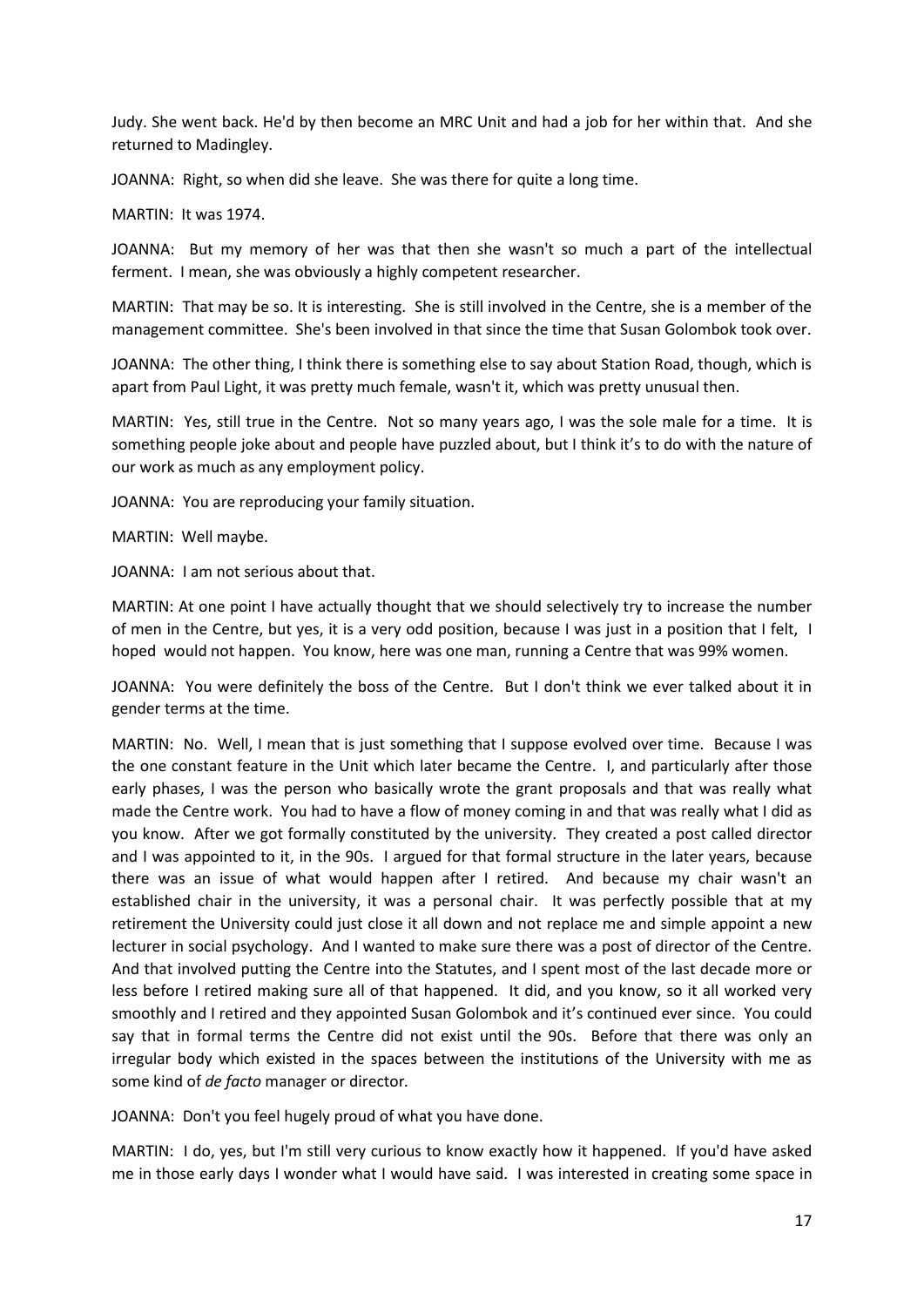which a group of people could work and I could work. I was interested in encouraging people from a wide diversity of interests and backgrounds to come and work and provide a stimulating environment in which we all could pursue research.

JOANNA: But somehow you had that idea in your head, which given you had done three years of maternal behaviour in hamsters in Madingley. What helped you get to that point. Obviously Robert Hinde was quite an important influence on you.

MARTIN: He was, but his influence really came for me when I was a part 2 zoology student and he and Thorpe had a course on animal behaviour, or it may have been called ethology in those days. And I was very taken by Robert Hinde's lectures, he talked a lot in those days about maternal behaviour. He was doing the rhesus monkey work.

JOANNA: It was all that Harlow stuff, yeah.

MARTIN: It was Harlow etc, and he would discuss attachment, and Bowlby, and the animal behaviour stuff. I was struck by something I thought was very curious. All attachment stuff, the nature of the tie between mother and child etc seemed to be based on animal research and no one seemed to be looking directly at people. They were doing detailed analysis of rhesus monkeys and their young. Day by day Robert and others would sit out there with a check board, hour on end, rain or shine, recording detailed interactions going on, doing their separation experiments. But no one was producing that kind of data in people. And right back then I thought, oh, that is what I want to do. But only after my hamster PhD was I in a position to do anything about it.

JOANNA: But why do you think you felt that?

MARTIN: I was just more interested, I guess, in people than in monkeys.

JOANNA: That is interesting because that is also in a sense what I felt. It is pretty obvious but I wanted to do something in psychology. But it was more about people than black boxes.

MARTIN: It seemed to me even as an undergraduate deeply ironic that, you know, there were these long discussions of attachment and what happened in separation, all based on evidence from monkeys, which was, well, not quite true for all the separation stuff, but it seemed to be really odd, I mean why go to this great length to set up a monkey colony in Cambridge with rhesus monkeys.

JOANNA: But people weren't doing that from the perspective that monkeys could tell you something about humans were they?

MARTIN: Yes, absolutely. I mean Bowlby was drawing on that stuff.

JOANNA: But was Hinde influenced by Bowlby or psychoanalysis?

MARTIN: Well, they initially … Bowlby started reading some of the ethology and through some of that got to know Robert and they had a lot to do with each other. And they were endless study groups being set up at that time about, attachment and maternal behaviour. But a great deal of the data and studies people were talking about were animal studies. There were beginning to be a few that talked about mothers and babies and observational studies.

JOANNA: There were those Robertson's, those films that are still shown to trainees ...

MARTIN: My idea was that's what I wanted to do as a PhD student. And I was told that you can't do that. You can come and do animal behaviour at Madingley and not do people, we don't do people. Someone said at that point, I'm not sure if it was Robert, but someone said, look, if that is really